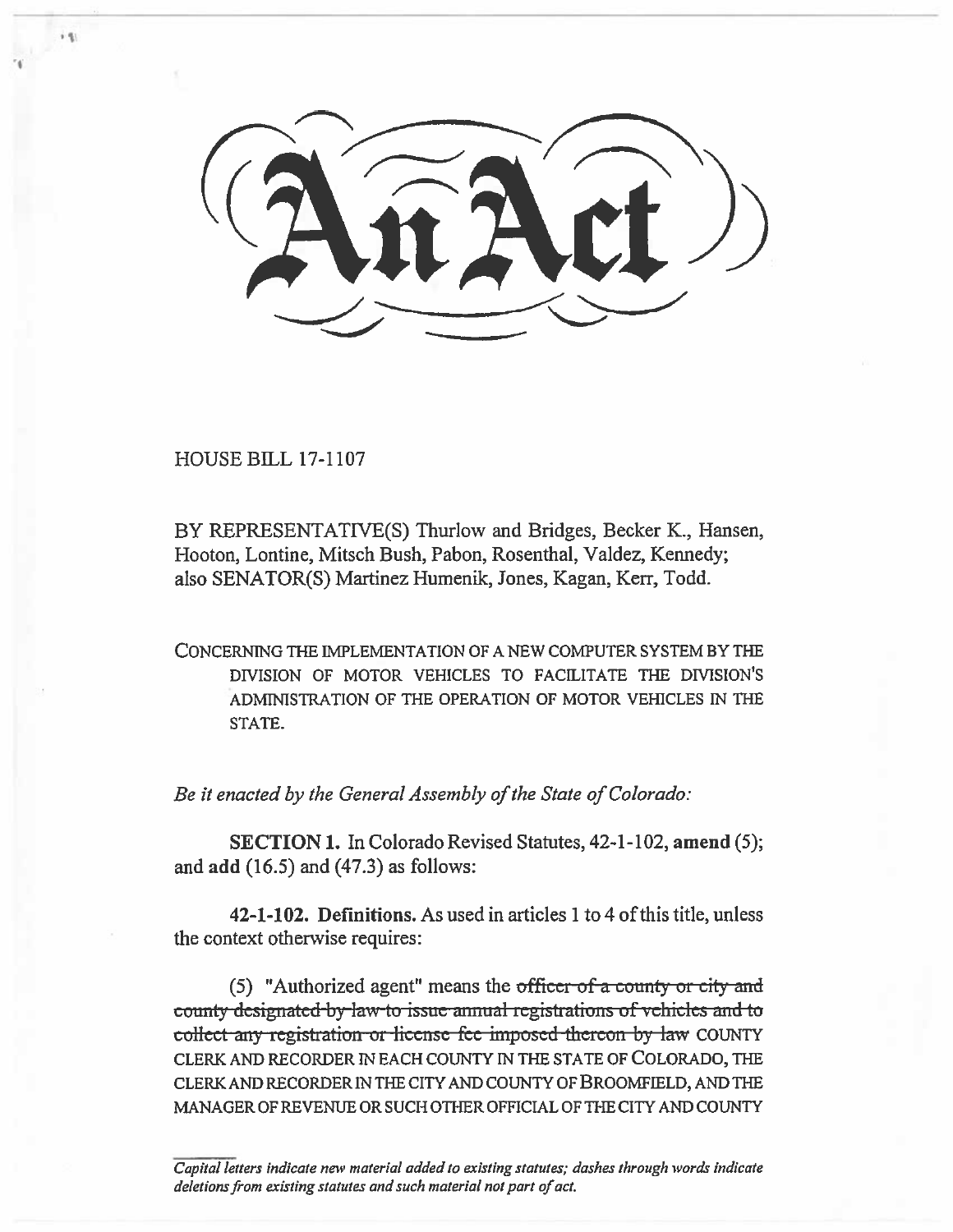OF DENVER AS MAY BE APPOINTED BY THE MAYOR TO PERFORM FUNCTIONS RELATED TO THE REGISTRATION OF, TITLING OF, OR FILING OF LIENS ON MOTOR VEHICLES, WHEELED TRAILERS, SEMITRAILERS, TRAILER COACHES, SPECIAL MOBILE MACHINERY, OFF-HIGHWAY VEHICLES, AND MANUFACTURED HOMES.

(16.5) "COLORADO DRIVES" IS AN ACRONYM THAT STANDS FOR "COLORADO DRIVER'S LICENSE, RECORD, IDENTIFICATION, AND VEHICLE ENTERPRISE SOLUTION" AND MEANS THE DRIVER AND VEHICLE SERVICES INFORMATION TECHNOLOGY SYSTEM THAT THE DEPARTMENT USES TO PROVIDE DRIVER, IDENTIFICATION, AND VEHICLE TITLE AND REGISTRATION SERVICES TO COLORADO RESIDENTS.

(47.3) "LAST-KNOWN ADDRESS" MEANS:

1.61

(a) FOR NOTIFICATIONS REGARDING MOTOR VEHICLES, THE MOST RECENT MAILING ADDRESS PROVIDED ON A VEHICLE REGISTRATION OR VEHICLE REGISTRATION MAILING ADDRESS CHANGE NOTIFICATION PROVIDED IN ACCORDANCE WITH SECTION 42-3-113 OR THE CORRECTED ADDRESS AS REPORTED BY AN ADDRESS CORRECTION SERVICE LICENSED BY THE UNITED STATES POSTAL SERVICE;

**(b)** FOR NOTIFICATIONS REGARDING DRIVING PRIVILEGES, DRIVER'S LICENSES, OR IDENTIFICATION CARDS WHEN THERE IS A DRIVER'S LICENSE OR IDENTIFICATION CARD ON FILE WITH THE DEPARTMENT, THE MOST RECENT OF EITHER:

(I) THE MAILING ADDRESS PROVIDED BY AN APPLICANT FOR A DRIVER'S LICENSE OR IDENTIFICATION CARD;

(II) THE MAILING ADDRESS STATED ON AN ADDRESS CHANGE NOTIFICATION PROVIDED TO THE DEPARTMENT PURSUANT TO SUBSECTION (47.3)(a) OF THIS SECTION; OR

(III) THE CORRECTED ADDRESS AS REPORTED BY AN ADDRESS CORRECTION SERVICE LICENSED BY THE UNITED STATES POSTAL SERVICE;

(c) FOR NOTIFICATIONS REGARDING DRIVING PRIVILEGES OR IDENTIFICATION CARDS WHEN THERE IS NO DRIVER'S LICENSE OR IDENTIFICATION CARD ON FILE WITH THE DEPARTMENT, THE MOST RECENT

## PAGE 2-HOUSE BILL 17-1107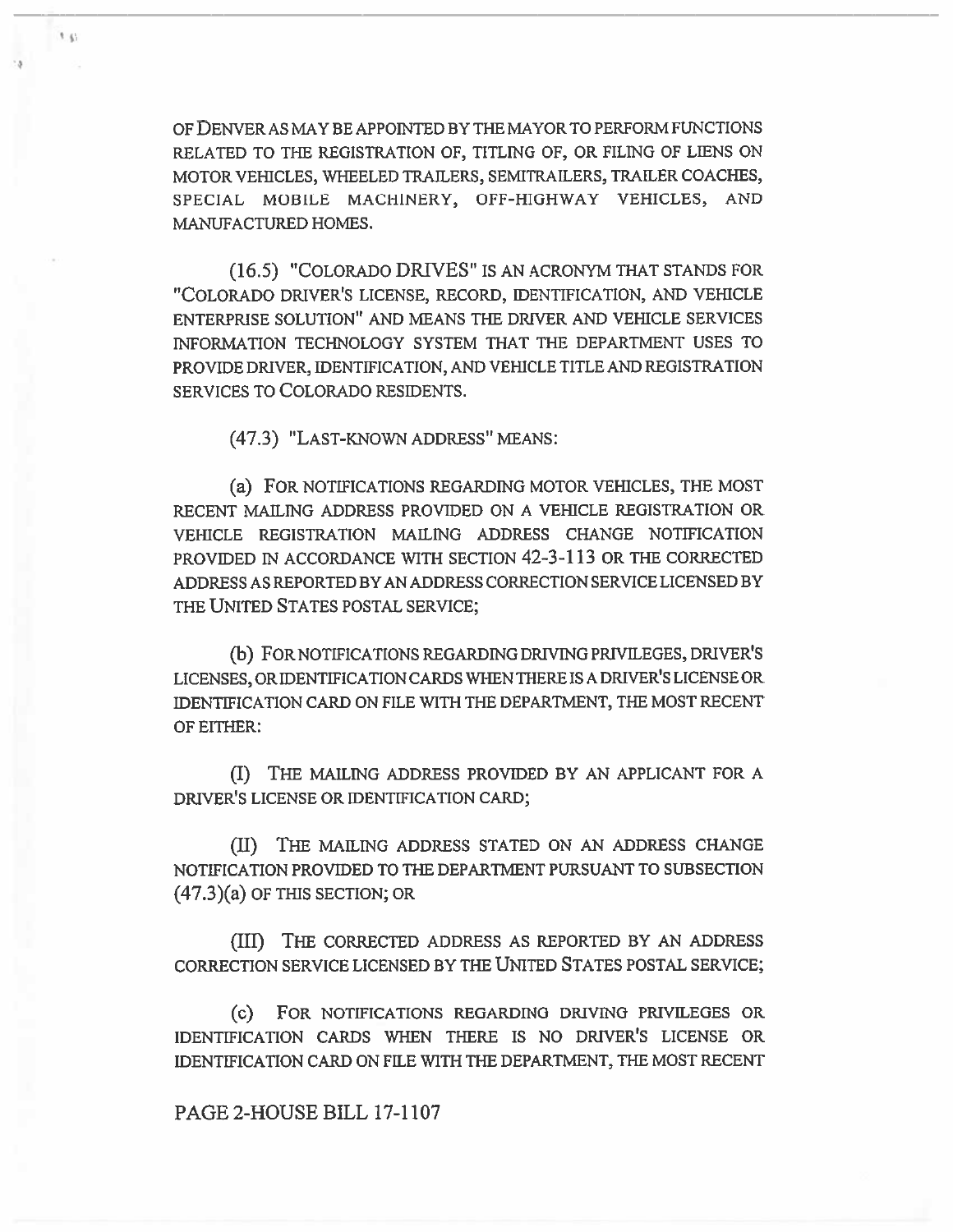ADDRESS SHOWN ON ANY OTHER RECORD ON FILE WITH THE DEPARTMENT PURSUANT TO THIS ARTICLE 1 AND AS MAY BE CORRECTED BY AN ADDRESS CORRECTION SERVICE LICENSED BY THE UNITED STATES POSTAL SERVICE.

 $1 - 1$ 

**SECTION 2.** In Colorado Revised Statutes,  $42-1-206$ , add  $(3.5)(e)$ as follows:

42-1-206. Records open to inspection - furnishing of copies rules.  $(3.5)$  (e) NOTWITHSTANDING SUBSECTION  $(3.5)(a)$  OF THIS SECTION OR PART 3 OF ARTICLE 72 OF TITLE 24, THE DEPARTMENT MAY TRANSMIT THE DRIVER OR CARDHOLDER IMAGE FROM ITS DRIVER'S LICENSE AND IDENTIFICATION CARD RECORDS TO THE DRIVER LICENSING AGENCY OF ANY OTHER STATE FOR THE PURPOSES OF IDENTIFYING DRIVER'S LICENSE APPLICANTS AND VIOLATORS. THE DEPARTMENT MAY PROMULGATE RULES TO IMPLEMENT THIS PROVISION.

**SECTION 3.** In Colorado Revised Statutes, 42-1-210, amend (1); and add (3) as follows:

42-1-210. Authorized agents - legislative declaration - fee. (1) (a) (I) The county clerk and recorder in each county in the state of Colorado, the clerk and recorder in the city and county of Broomfield, and, in the city and county of Denver, the manager of revenue or such other official of the city and county of Denver as may be appointed by the mayor to perform functions related to the registration of motor vehicles AUTHORIZED AGENTS are hereby designated as the authorized agents of the department, UNDER DIRECTION OF THE EXECUTIVE DIRECTOR OF THE DEPARTMENT, for the administration of the provisions of articles 3 and 61, 3, 4, 6, AND 12 of this title AND RULES ADOPTED UNDER THOSE ARTICLES relating to registrations of motor vehicles in such counties; and THE PERFORMANCE OF THEIR DUTIES; for the enforcement of the provisions of section 42-6-139 relating to the registering and titling of motor vehicles; in such counties; and for the enforcement of the provisions of section 38-29-120 <del>C.R.S.,</del> relating to the titling of manufactured homes.

(II) but any such AN authorized agent in a county has the power to MAY appoint and employ such motor vehicle registration and license clerks as are actually necessary in the issuance of motor vehicle licenses and shall MAY retain for the purpose of defraying such expenses, including mailing, a sum equal to four dollars per paid motor vehicle registration and

# PAGE 3-HOUSE BILL 17-1107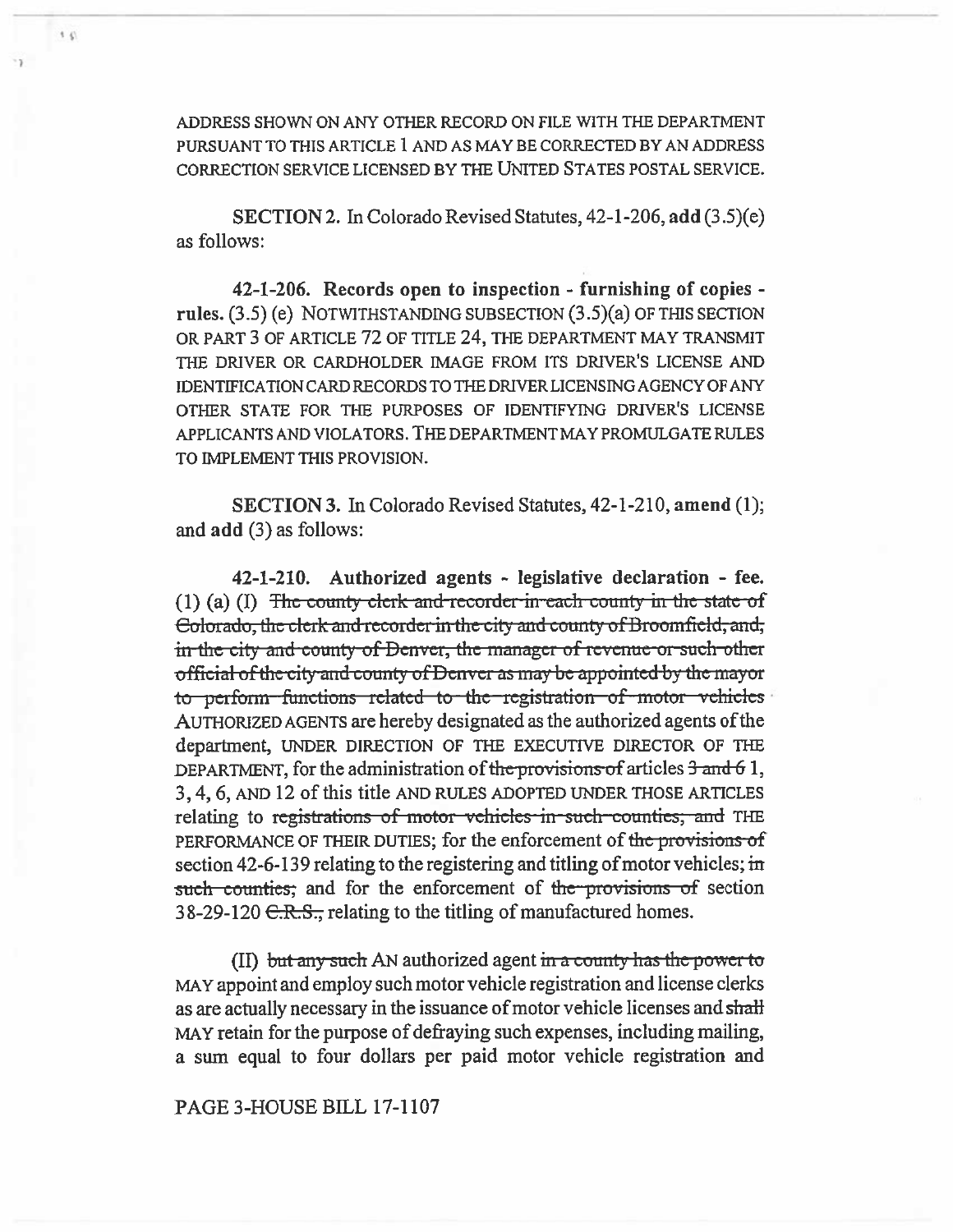registration requiring a metallic LICENSE plate OR plates; individual temporary registration number plates; or A validation tab, or sticker, DECAL, OR CERTIFICATE as provided in section SECTIONS 42-3-201 AND 42-3-203. This fee of four dollars shall apply APPLIES to every registration of a motor vehicle that is designed primarily to be operated or drawn-on-any highway of this state, except such MOTOR vehicles as THAT are specifically exempted from payment of any registration fee by the provisions of article 3 of this title TITLE 42, and shall be IS REQUIRED in addition to the annual registration fee prescribed by law for such A MOTOR vehicle. The fee of four dollars, when collected by the department, shall be credited to the same fund as registration fees collected by the department. The county clerk and recorders, the clerk and recorder in the city and county of Broomfield, and the manager of revenue or such other official of the city and county of Denver as may be appointed by the mayor to perform functions related to the registration of motor vehicles in the city and county of Denver so designated as the authorized agents of the department, as provided in this section, shall serve as such Authorized agents SERVE under the provisions of this part 2 without additional remuneration or fees, except as otherwise provided in articles 1 to 6 of this title TITLE 42.

(b) The fee established by paragraph  $(a)$  of this subsection  $(1)$ SUBSECTION (1)(a) OF THIS SECTION does not apply to a shipping and handling fee for the mailing of a license plate, INDIVIDUAL TEMPORARY REGISTRATION NUMBER PLATE, AND CERTIFICATE, DECAL, OR VALIDATION TAB OR STICKER pursuant to section  $42-3-105$  (1)(a).

 $(3)$   $(a)$ AN AUTHORIZED AGENT IS RESPONSIBLE FOR THE PRESERVATION OF TITLE AND REGISTRATION PAPER WORK PROCESSED IN THE AGENT'S OFFICE UNTIL EACH DOCUMENT HAS BEEN CONVERTED TO A DIGITAL IMAGE AND VERIFIED BY THE DEPARTMENT.

(b) THE DEPARTMENT IS RESPONSIBLE FOR THE PRESERVATION OF TITLE AND REGISTRATION PAPERWORK DIGITALLY STORED IN COLORADO DRIVES.

**SECTION 4.** In Colorado Revised Statutes, 42-1-211, amend (1),  $(1.9)(b)$ , and  $(2)$ ; and repeal  $(1.5)$ ,  $(1.7)$ , and  $(3)$  as follows:

42-1-211. Driver's license, record, identification, and vehicle enterprise solution - repeal.  $(1)$  The department is hereby authorized to

PAGE 4-HOUSE BILL 17-1107

 $\leq 5^{\circ}$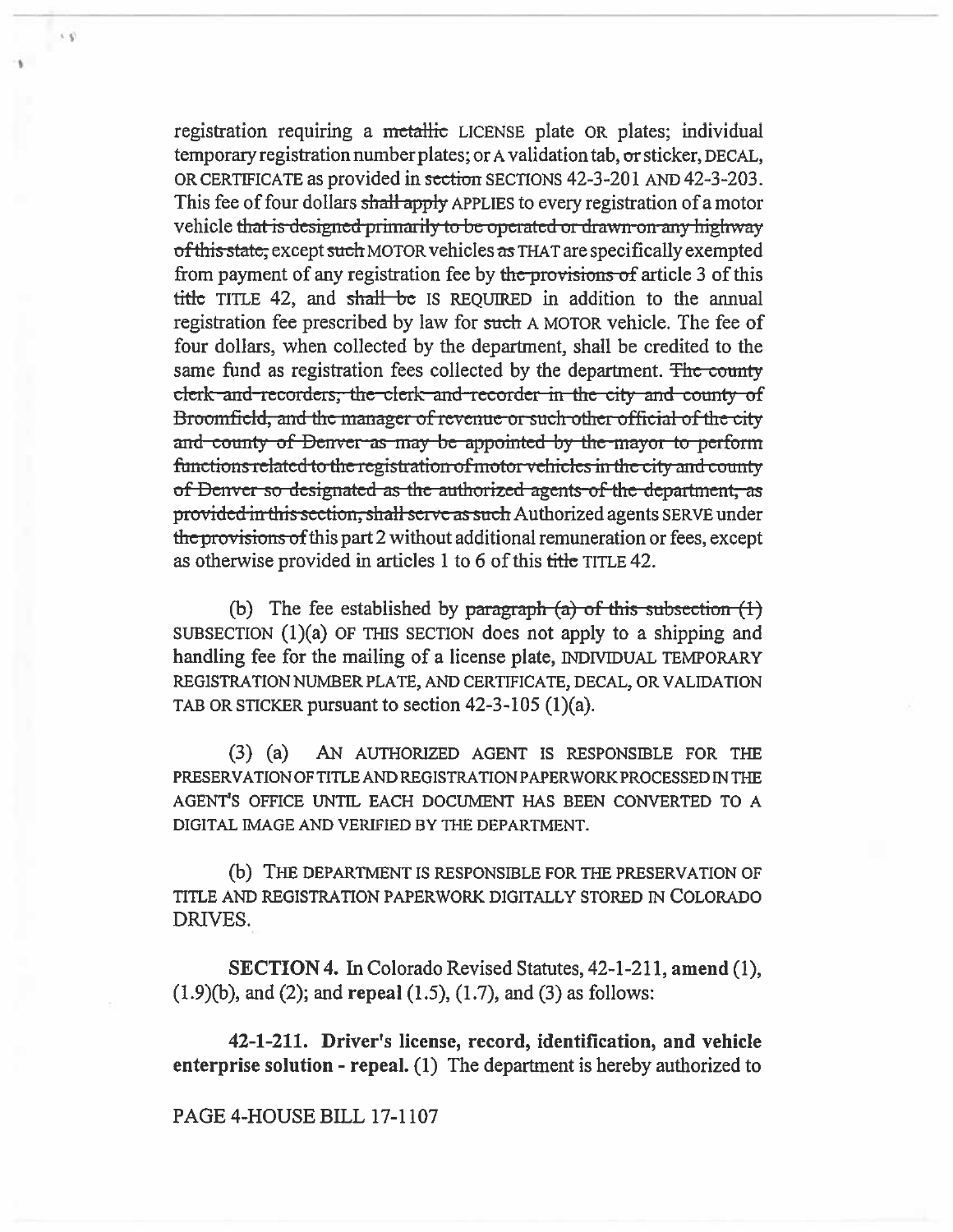coordinate the management of a statewide distributive data processing system, which shall be known REFERRED TO as the Colorado state titling and registration system. This system is to DRIVES. THE DEPARTMENT SHALL provide the necessary data processing equipment HARDWARE, software, and support and training to

 $1 + 1$ 

 $(a)$  aid the authorized agents of the department in processing motor vehicle registration and title documents; and IN THE PERFORMANCE OF THEIR DUTIES.

(b) Establish, operate, and maintain a telecommunications network that provides access from the offices of county clerk and recorders and the elerk and recorder in the city and county of Broomfield to the master list of registered electors maintained pursuant to sections 1-2-301 and 1-2-302, C.R.S., for those county clerks and recorders that do not yet have access to the master list on the internet pursuant to section  $1-2-301$  (4)(b), C.R.S. Subject to annual appropriation, the department of state shall reimburse the department of revenue for the reasonable-direct and indirect costs of providing such service. The department of revenue and the department of state shall enter into a memorandum of understanding that establishes the method of calculating and verifying such costs and that provides for a proportionate reduction in charges as counties terminate their use of the distributive data processing system and begin accessing the master list on the internet pursuant to section 1-2-301 (4)(b), C.R.S. The memorandum of understanding may also allow the department of revenue to access the master list on the internet subject to reimbursement as may be agreed by the two departments.

 $(1.5)$  (a) In accordance with the requirements of section 1-2-302 (6); C.R.S., the department of revenue and the department of state shall allow for the exchange of information on residence addresses, signatures, and party affiliation between the systems used by the department of revenue, the master list of registered electors maintained by the department of state; and, no later than January 1, 2006, the computerized statewide voter registration-list-created in section 1-2-301 (1), C.R.S., for the purpose of updating information in these systems.

(b) For purposes of this section, the systems used by the department of revenue shall include, but not be limited to, the Colorado state titling and registration system, the driver's license database, the motor vehicle

## PAGE 5-HOUSE BILL 17-1107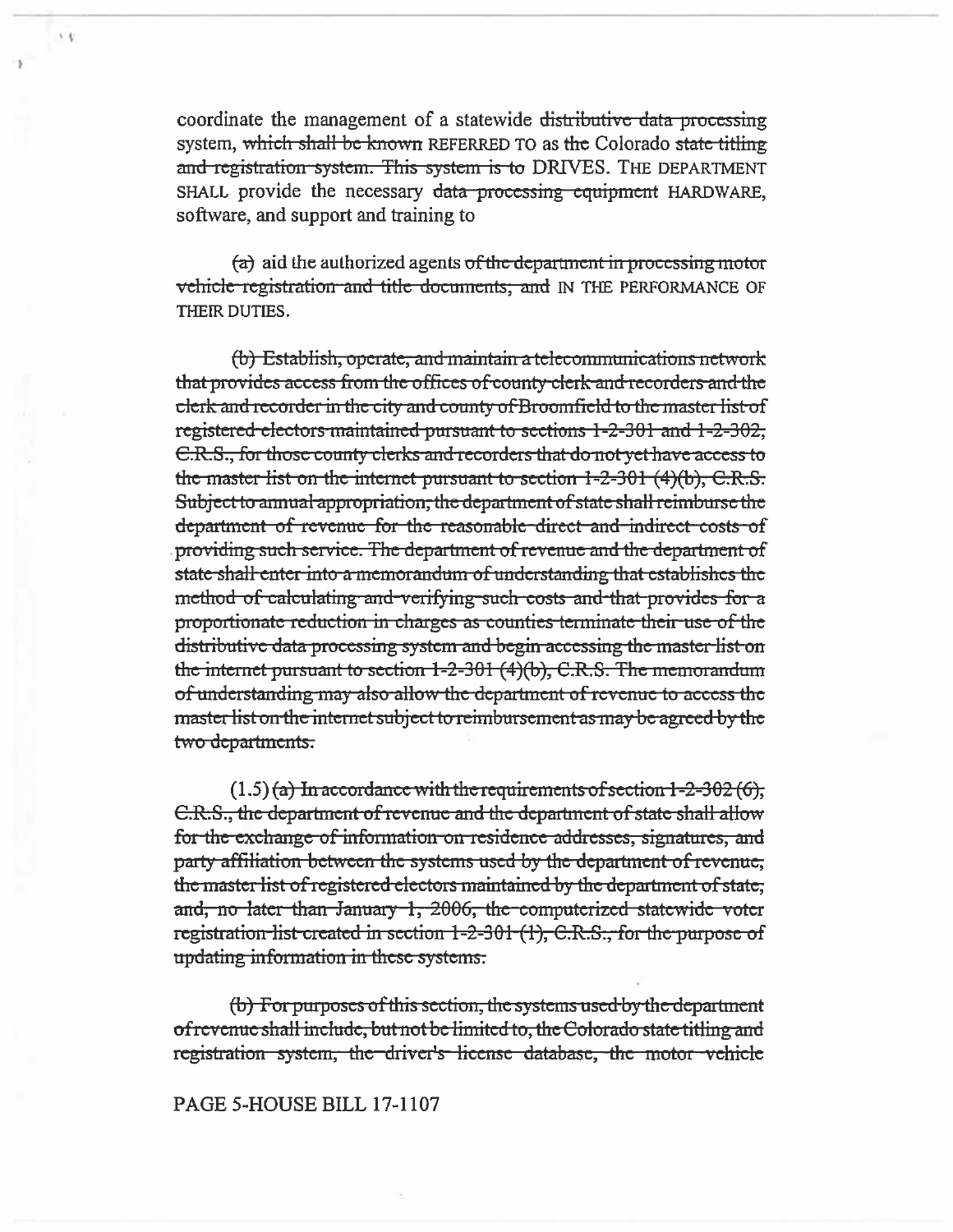registration database, the motorist insurance database, and the state income tax information systems.

 $x = \frac{1}{2}$ 

(c) The executive director of the department of revenue, as the official responsible for the division of motor vehicles. shall enter into an agreement with the federal commissioner of social security for the purpose of verifying applicable information in accordance with the requirements of section 303 (a)(5)(B)(ii) of the federal "Help-America Vote Act of 2002"; Pub.L. 107-252.

 $(1.7)$  No-later than July 1, 2011, the department of revenue shall make available on the department's official website a link to the secretary of state's official website, whereby a person may change his or her address information on file with the secretary of state for voter registration purposes.

 $(1.9)$  (b) For purposes of this subsection  $(1.9)$ , "systems used by the department of revenue" means but is not limited to, the Colorado-state titling and registration system, the driver's license database, and the motor vehicle registration database COLORADO DRIVES.

(2) (a) (I) There is hereby created the Colorado state titling and registration account in the highway users tax fund for the purpose of providing funds for the development and operation of the Colorado state titling and registration system, including operations performed under article ARTICLES 3, 4, 6, 7, AND 12 of this title 42, and to cover the costs of administration and enforcement of the motorist insurance identification database program created in section 42-7-604. Moneys MONEY received from the fees imposed by section 38-29-138 (1), (2), (4), and (5)  $C.R.S.$ and sections 42-1-206 (2)(a), 42-3-107 (22), 42-3-213 (1)(b)(IV), 42-6-137  $(1), (2), (4), (5),$  and  $(6),$  and  $42-3-304$   $(18)(d),$  as well as any moneys MONEY received through gifts, grants, and donations to the account from private or public sources for the purposes of this section, shall be credited by the state treasurer to the Colorado state titling and registration account UNTIL SEPTEMBER 1, 2018. The general assembly shall appropriate annually the moneys MONEY in the Colorado state titling and registration account for the purposes of this subsection (2). If any unexpended and unencumbered moneys remain MONEY REMAINS in the account at the end of a fiscal year, the balance remains in the fund and is not transferred to the general fund or any other fund; EXCEPT THAT THE STATE TREASURER SHALL TRANSFER

PAGE 6-HOUSE BILL 17-1107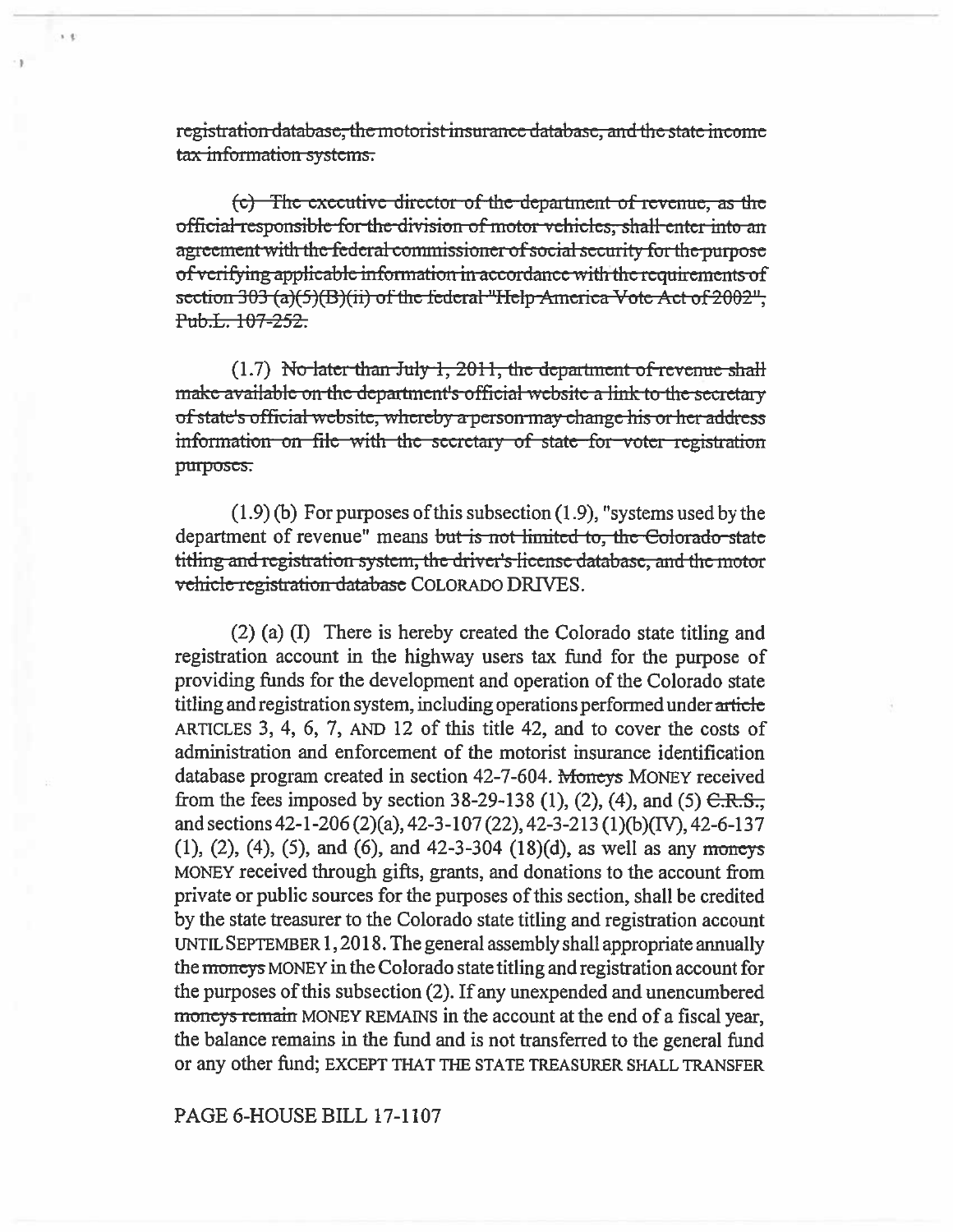THIRTY-THREE PERCENT OF THE UNEXPENDED AND UNENCUMBERED MONEY IN THE COLORADO STATE TITLING AND REGISTRATION ACCOUNT TO THE COLORADO DRIVES VEHICLE SERVICES ACCOUNT ON SEPTEMBER 1, 2018, AND ALL UNEXPENDED AND UNENCUMBERED MONEY REMAINING IN THE COLORADO STATE TITLING AND REGISTRATION ACCOUNT TO THE COLORADO DRIVES VEHICLE SERVICES ACCOUNT AT THE END OF FISCAL YEAR 2018-19.

(II) THIS SUBSECTION (2)(a) IS REPEALED, EFFECTIVE JULY 1, 2019.

**(b) (I)** THERE IS HEREBY CREATED THE COLORADO DRIVES VEHICLE SERVICES ACCOUNT IN THE HIGHWAY USERS TAX FUND FOR THE PURPOSE OF PROVIDING FUNDS FOR THE DEVELOPMENT AND OPERATION OF COLORADO DRIVES, INCLUDING OPERATIONS PERFORMED UNDER ARTICLES 3, 4, 6, 7, AND 12 OF THIS TITLE 42, TO COVER THE COSTS OF ADMINISTRATION AND ENFORCEMENT OF THE MOTORIST INSURANCE IDENTIFICATION DATABASE PROGRAM CREATED IN SECTION 42-7-604, AND TO PURCHASE AND ISSUE LICENSE PLATES, DECALS, AND VALIDATING TABS IN ACCORDANCE WITH ARTICLE 3 OF THIS TITLE 42. MONEY RECEIVED FROM THE FEES IMPOSED BY SECTION 38-29-138 (1), (2), (4), AND (5) AND SECTIONS 42-1-206 (2)(a), 42-1-231, 42-3-107 (22), 42-3-213 (1)(b)(IV), 42-3-304 (18), 42-3-306 (14), 42-3-313 (2)(c)(I), AND 42-6-137 (1), (2), (4), (5), AND (6), AS WELL AS ANY MONEY RECEIVED THROUGH GIFTS, GRANTS, AND DONATIONS TO THE ACCOUNT FROM PRIVATE OR PUBLIC SOURCES FOR THE PURPOSES OF THIS SECTION, SHALL BE CREDITED BY THE STATE TREASURER TO THE COLORADO DRIVES VEHICLE SERVICES ACCOUNT. THE GENERAL ASSEMBLY SHALL APPROPRIATE ANNUALLY THE MONEY IN THE ACCOUNT FOR THE PURPOSES OF THIS SUBSECTION (2). IF ANY UNEXPENDED AND UNENCUMBERED MONEY REMAINS IN THE ACCOUNT AT THE END OF A FISCAL YEAR, THE BALANCE REMAINS IN THE ACCOUNT AND IS NOT TRANSFERRED TO THE GENERAL FUND OR ANY OTHER FUND.

(II) (A) THIS SUBSECTION (2)(b) TAKES EFFECT SEPTEMBER 1, 2018.

**(B)** THIS SUBSECTION (2)(b)(II) IS REPEALED, EFFECTIVE JULY 1, 2019.

(3) The department is hereby authorized to transfer moneys not otherwise expended from funds appropriated to the department for the fiscal year commencing July 1, 1983, to the special purpose account. Any

## PAGE 7-HOUSE BILL 17-1107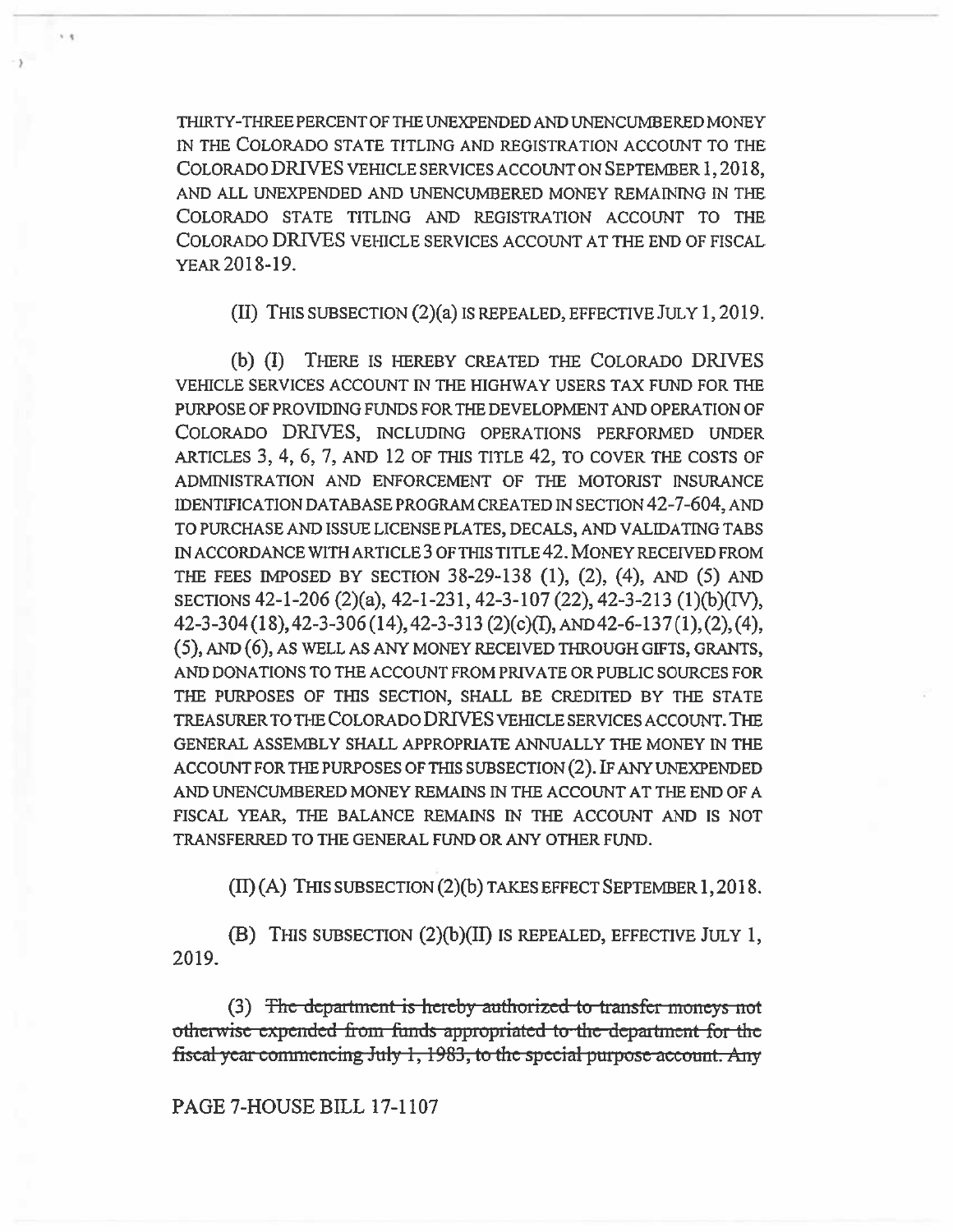moneys transferred shall be remitted back to the department after sufficient moneys have accrued in the special purpose account. The sum-transferred shall not exceed the amount authorized to be appropriated from such special purpose account for the fiscal year commencing July 1, 1983.

SECTION 5. In Colorado Revised Statutes, 42-1-211, amend  $(4)(a)$ ; repeal (5) and (6); add (4)(c) and (4)(d); and recreate and reenact, with amendments,  $(4)(b)$  as follows:

42-1-211. Colorado state titling and registration system - repeal.  $(4)$  (a) There is hereby created the Colorado state titling and registration system advisory DRIVES COUNTY GOVERNANCE committee. comprised of seven authorized agents who must be county clerk and recorders, the clerk and recorder in the city and county of Broomfield, or the manager of revenue for the city and county of Denver or such other official of the city and county of Denver as may be appointed by the mayor to perform functions related to the registration of motor vehicles, and shall be appointed by the executive director of the department. The committee shall THE COMMITTEE CONSISTS OF THE FOLLOWING NINE MEMBERS:

(I) Assist in the development of annual operational plans and budget proposals regarding the Colorado state titling and registration system and the special purpose account; SIX AUTHORIZED AGENTS APPOINTED BY THE EXECUTIVE DIRECTOR OF THE DEPARTMENT OF REVENUE BASED ON RECOMMENDATIONS OF AN ASSOCIATION REPRESENTING AUTHORIZED AGENTS, WHICH AGENTS HAVE THE FOLLOWING **QUALIFICATIONS:** 

(A) TWO AUTHORIZED AGENTS FROM A CATEGORY I OR CATEGORY II COUNTY AS ESTABLISHED IN SECTION 30-2-102  $(1)(a)$  AND  $(1)(b)$ ;

(B) TWO AUTHORIZED AGENTS FROM A CATEGORY III OR CATEGORY IV COUNTY AS ESTABLISHED IN SECTION  $30-2-102$  (1)(c) AND (1)(d);

(C) TWO AUTHORIZED AGENTS FROM A CATEGORY V OR CATEGORY VI COUNTY AS ESTABLISHED IN SECTION  $30-2-102$  (1)(e) AND (1)(f);

(II) Give final approval of all plans for the development and operation of the Colorado state titling and registration system and the annual budget and any supplemental budget requests funded by the special

## PAGE 8-HOUSE BILL 17-1107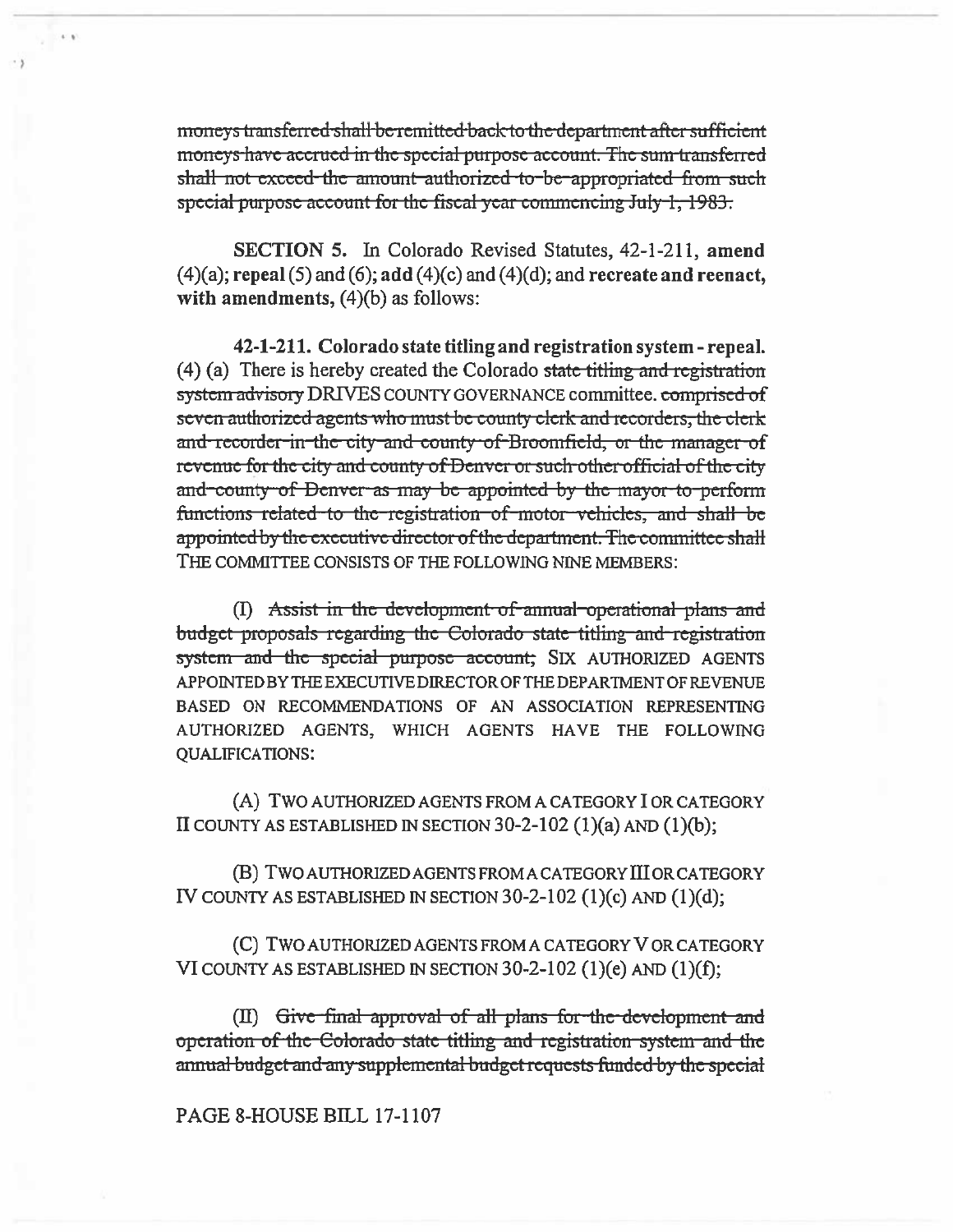purpose account; and TWO EMPLOYEES OF THE DEPARTMENT OF REVENUE, APPOINTED BY THE EXECUTIVE DIRECTOR OF THE DEPARTMENT OF REVENUE; **AND** 

(III) Make presentations with the department to the appropriate legislative committees regarding the use of funds-in-the special purpose account. ONE EMPLOYEE OF THE GOVERNOR'S OFFICE OF INFORMATION TECHNOLOGY WHO IS FAMILIAR WITH THE DIVISION OF MOTOR VEHICLE SYSTEMS AND PROCESS AND WHO IS APPOINTED BY THE EXECUTIVE DIRECTOR OF THE GOVERNOR'S OFFICE OF INFORMATION AND TECHNOLOGY.

(b) NOTWITHSTANDING SUBSECTIONS  $(4)(a)(I)(A)$  TO  $(4)(a)(I)(C)$  OF THIS SECTION, THE EXECUTIVE DIRECTOR OF THE DEPARTMENT OF REVENUE MAY APPOINT, AT THE DISCRETION OF THE EXECUTIVE DIRECTOR, AN AUTHORIZED AGENT TO REPRESENT A CATEGORY OF COUNTY THAT THE AUTHORIZED AGENT IS NOT FROM IF AN AUTHORIZED AGENT FROM THAT CATEGORY OF COUNTY IS NOT RECOMMENDED OR AVAILABLE FOR APPOINTMENT OR FOR OTHER REASONS AS DETERMINED BY THE EXECUTIVE DIRECTOR.

(c) AN ACT OF THE COMMITTEE IS VOID UNLESS A MAJORITY OF THE APPOINTED MEMBERS HAS VOTED IN FAVOR OF THE ACT.

(d) THE COMMITTEE HAS THE FOLLOWING POWERS AND DUTIES:

(I) TO APPROVE THE ANNUAL OPERATION BUDGET PROPOSAL FOR THE APPROPRIATIONS FOR THE FOLLOWING CATEGORIES OF COLORADO **DRIVES:** 

(A) PERSONAL SERVICES;

(B) OPERATING EXPENSES;

(C) COUNTY OFFICE ASSET MAINTENANCE; AND

(D) COUNTY OFFICE IMPROVEMENTS;

(II) TO FIX THE TIME WHEN AND PLACE WHERE MEETINGS ARE HELD;

**AND** 

# PAGE 9-HOUSE BILL 17-1107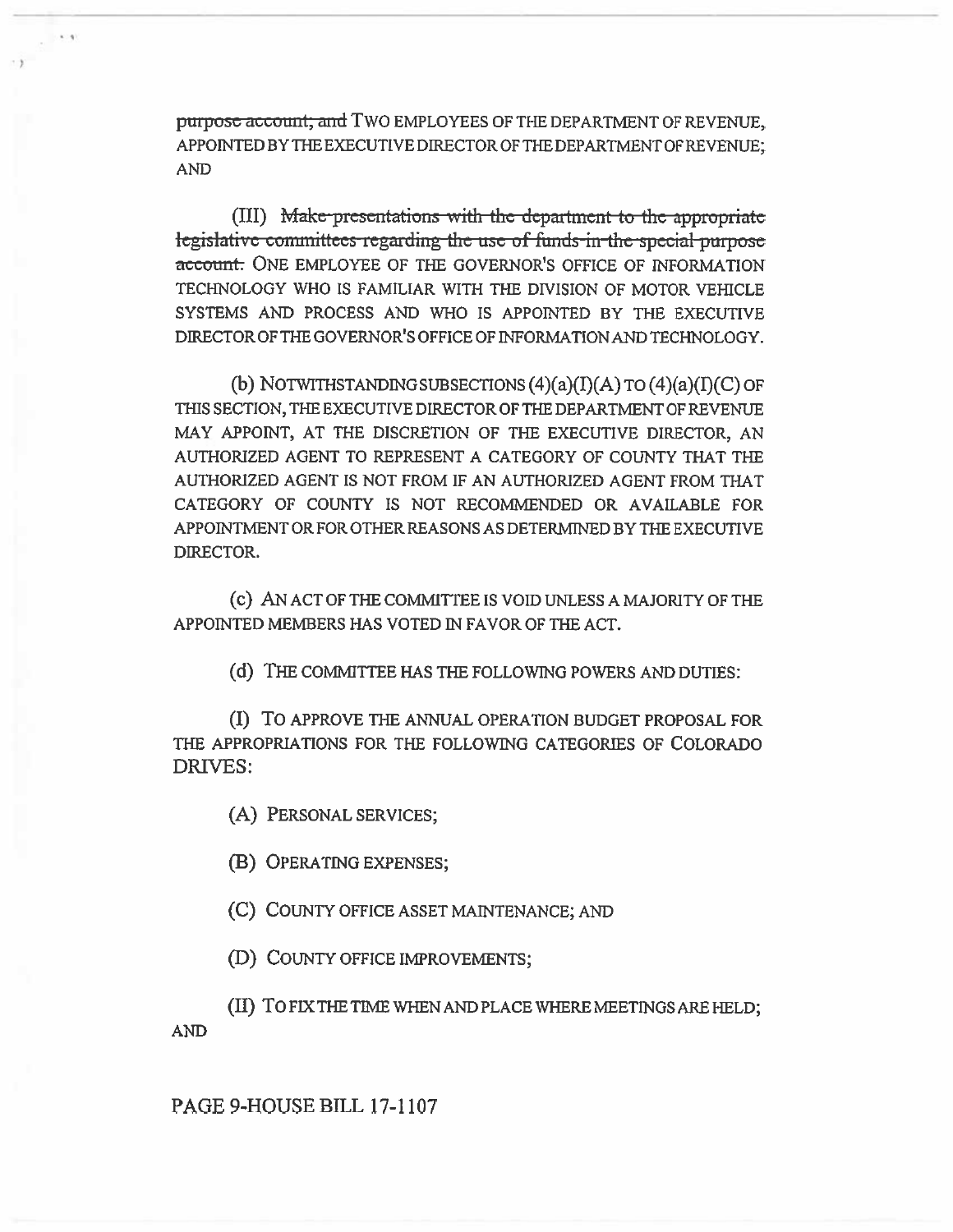(III) TO ESTABLISH SUBCOMMITTEES AND WORKING GROUPS TO REPORT TO THE COMMITTEE.

(5) The department and the authorized agents' advisory committee shall develop procedures and provide a formula for the reimbursement of expenditures made by any county that has a data processing system for the registration and titling of motor vehicles. Such reimbursement shall not commence until July 1, 1984, and shall not exceed an amount that would be required to establish and maintain such system as if it were a component of the Colorado state titling and registration system established pursuant to this section:

 $(6)$  After July 1, 1983, all counties, except those operating data processing systems for motor vehicle registration and titling on such date or having a data processing system on such date which will be operational for such registration and titling purposes by January 1, 1984, shall utilize the data processing system established pursuant to this section.

**SECTION 6.** In Colorado Revised Statutes, amend 42-1-213 as follows:

42-1-213. Commission of authorized agents. County clerk and recorders, and the manager of revenue in the city and county of Denver or such other official of the city and county of Denver as may be appointed by the mayor to perform functions related to the registration of motor vehicles, are authorized to AUTHORIZED AGENTS MAY retain fifty cents out of the moneys MONEY collected by them on each TRANSACTION IN WHICH specific ownership tax is COLLECTED, which fifty cents shall be is the only fee allowed county clerk and recorders, and the manager of revenue in the city and county of Denver or such other official of the city and county of Denver as may be appointed by the mayor to perform functions related to the registration of motor vehicles; REMUNERATION AN AUTHORIZED AGENT IS ALLOWED TO RETAIN for collecting specific ownership taxes and issuing receipts. therefor. In counties of the fifth class, the sums so retained by the county clerk and recorder shall be used in defraying AUTHORIZED AGENT SHALL USE THE RETAINED FUNDS TO DEFRAY the necessary expenses in connection with the collection and administration of specific ownership taxes as directed by articles 1 to 4 of this title, but the manager of revenue in the city and county of Denver or such other official of the city and county of Denver as may be appointed by the mayor to perform functions

PAGE 10-HOUSE BILL 17-1107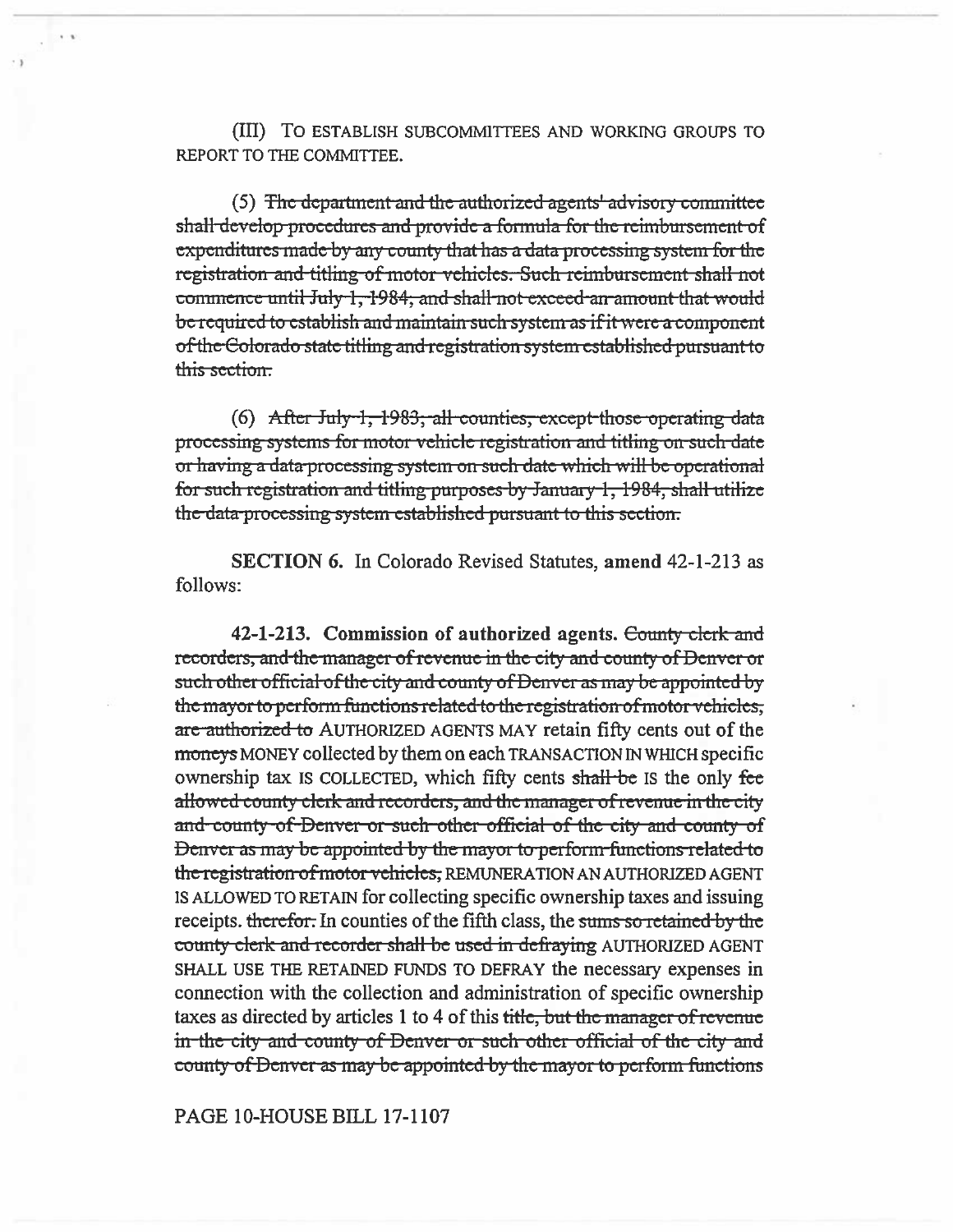related to the registration of motor vehicles and the county clerk and recorders TITLE 42. AUTHORIZED AGENTS in all other counties above the fifth class shall deposit in the general fund of said city and county, or of said county, all such sums so retained under this section, and the necessary costs of said collection and administration shall be paid by regular warrant of said city and county, or county, upon voucher duly submitted and approved.

**SECTION 7.** In Colorado Revised Statutes, amend 42-1-214 as follows:

42-1-214. Duties of authorized agents. (1) Every county clerk and recorder or other person designated as an authorized agent, of the department for the administration of the provisions of articles 1 to 4 (except part 3 of article 2) of this title, on or before the fifteenth day of each calendar month, shall transmit to the department all fees and moneys MONEY collected by such THE agent under the provisions of said articles 1 TO 4 (EXCEPT PART 3 OF ARTICLE 2) OF THIS TITLE 42 during the preceding calendar month, except such sums as are by said articles specifically authorized to be retained by said county clerk and recorder, together with a complete report of all vehicles registered and all licenses issued in said county during said previous month, such reports to be made on blank report sheets to be furnished free by the department THE AUTHORIZED AGENT.

(2) The county clerk and recorders or other authorized agents shall deposit weekly all moneys MONEY received in the administration of any motor vehicle license law with the county treasurers of their respective counties and take a receipt. therefor, said moneys to be kept THE AUTHORIZED AGENT SHALL DEPOSIT THE MONEY in a separate fund ADMINISTERED by said THE county treasurers, and the county clerk and recorders or other authorized agents shall ARE not be held liable for the safekeeping of such THE funds after so depositing them. Said THE county treasurers shall accept all moneys MONEY tendered to them by the county elerk and recorders or authorized agents for deposit as provided in this section.

(3) On or before the fifteenth day of each calendar month, the county clerk and recorders or other authorized agents of the department COUNTY TREASURER shall send together with their monthly report to the department, THE MONEY COLLECTED FOR THE DEPARTMENT BY THE

PAGE 11-HOUSE BILL 17-1107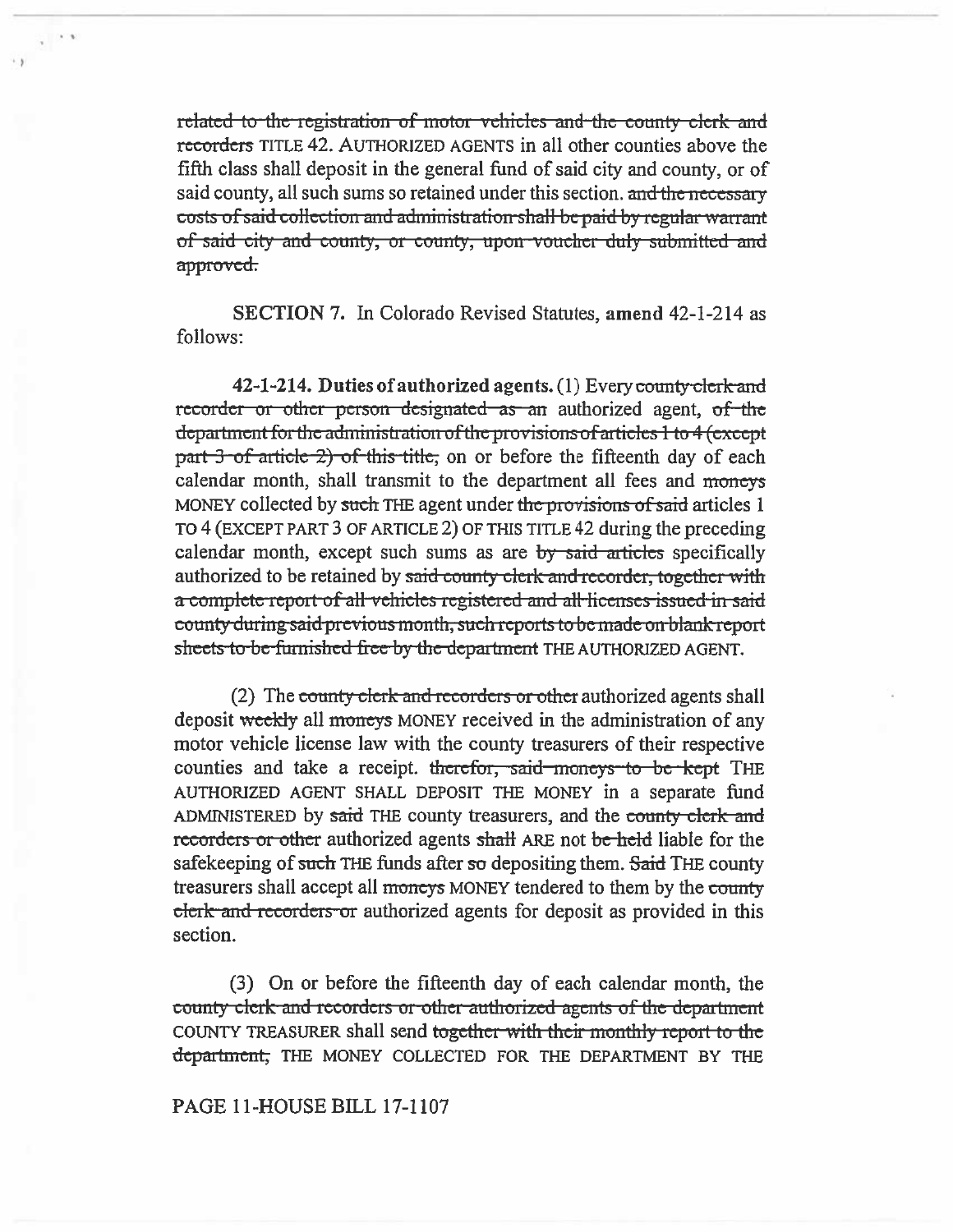AUTHORIZED AGENT TO THE DEPARTMENT BY:

(a) AN ELECTRONIC FUNDS TRANSFER COVERING THE FUNDS THAT HAVE BEEN DEPOSITED WITH THE COUNTY TREASURER DURING THE PREVIOUS MONTH; OR

(b) A warrant drawn on the county treasurer of their county, payable to the department on demand, covering the amount of such THE funds that may have been deposited with the county treasurer DURING the previous month, **and the** county treasurer shall pay such THE warrant on demand and presentation. of same by the legal holders thereof.

**SECTION 8. In** Colorado Revised Statutes, 42-1-231, **amend** (3) as follows:

**42-1-231. Kiosk pilot program - repeal.** (3) (a) The department may accept financial assistance from an authorized agent or a private party to implement this program, so long as the financial assistance is directly related to the kiosk pilot program and does not stipulate a condition that conflicts with state law.

(b) **(I)** The department shall transfer any money accepted under this subsection (3) to the state treasurer, who shall credit it to the Colorado state titling and registration account created in section 42-1-211. The department shall use any money accepted under this subsection (3) to implement this section.

(II) THIS SUBSECTION (3)(b) IS REPEALED, EFFECTIVE SEPTEMBER 1, 2018.

(c) (1) THE DEPARTMENT SHALL TRANSFER ANY MONEY ACCEPTED UNDER THIS SUBSECTION (3) TO THE STATE TREASURER, WHO SHALL CREDIT IT TO THE COLORADO DRIVES VEHICLE SERVICES ACCOUNT CREATED IN SECTION 42-1-211. THE DEPARTMENT SHALL USE ANY MONEY ACCEPTED UNDER THIS SUBSECTION (3) TO IMPLEMENT THIS SECTION.

**(H)** (A) THIS SUBSECTION (3)(c) TAKES EFFECT SEPTEMBER 1, 2018.

(B) THIS SUBSECTION (3)(c)(II) IS REPEALED, EFFECTIVE JULY **1,**  2019.

PAGE 12-HOUSE BILL 17-1107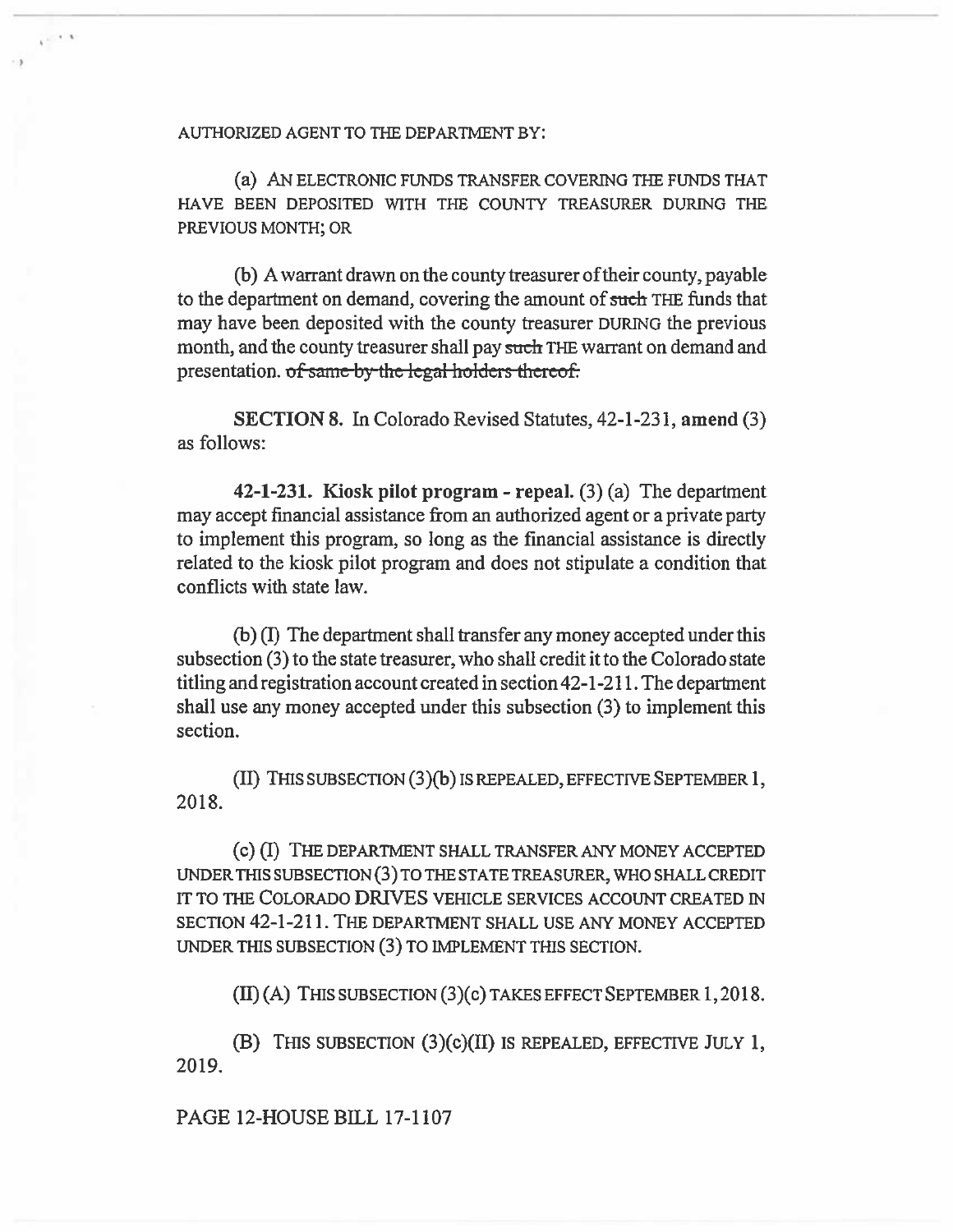SECTION 9. In Colorado Revised Statutes, 42-2-119, repeal (2.5) as follows:

 $1^{2}$   $1^{2}$ 

42-2-119. Notices - change of address or name.  $(2.5)$  For purposes of subsection (2) of this section; "last-known address" means:

 $(a)$  For notifications regarding motor-vehicles, the most recent address provided on a vehicle registration or vehicle registration address change notification provided pursuant to section 42-3-113;

(b) For notifications regarding driving privileges, driver's licenses, or identification cards when there is a driver's license or identification card on file with the department, the most recent of either.

(I) The mailing address provided by an applicant for a driver's license or identification card;

(II) The mailing-address-stated on an address change notification provided to the department pursuant to subsection (1) of this section; or

(III) The corrected address as reported by an address correction service licensed by the United-States postal service;

(c) For notifications regarding driving privileges or identification eards when there is no driver's license or identification card on file with the department, the most recent address shown on any other record on file with the department pursuant to this article and as may be corrected by an address correction service licensed by the United States postal service.

**SECTION 10.** In Colorado Revised Statutes, 42-2-126, amend  $(8)(a)(I)$  as follows:

 $42 - 2 - 126.$ Revocation of license based on administrative determination. (8) Hearing. (a)  $(I)$  The hearing shall be scheduled to be held as quickly as practicable but not more than sixty days after the date the department receives the request for a hearing; except that, if a hearing is rescheduled because of the unavailability of a law enforcement officer or the hearing officer in accordance with subparagraph (HI) or (IV) of this  $\frac{\text{pargraph}}{\text{(a)}}$  SUBSECTION (8)(a)(III) OR (8)(a)(IV) OF THIS SECTION, the hearing may be rescheduled more than sixty days after the date the

PAGE 13-HOUSE BILL 17-1107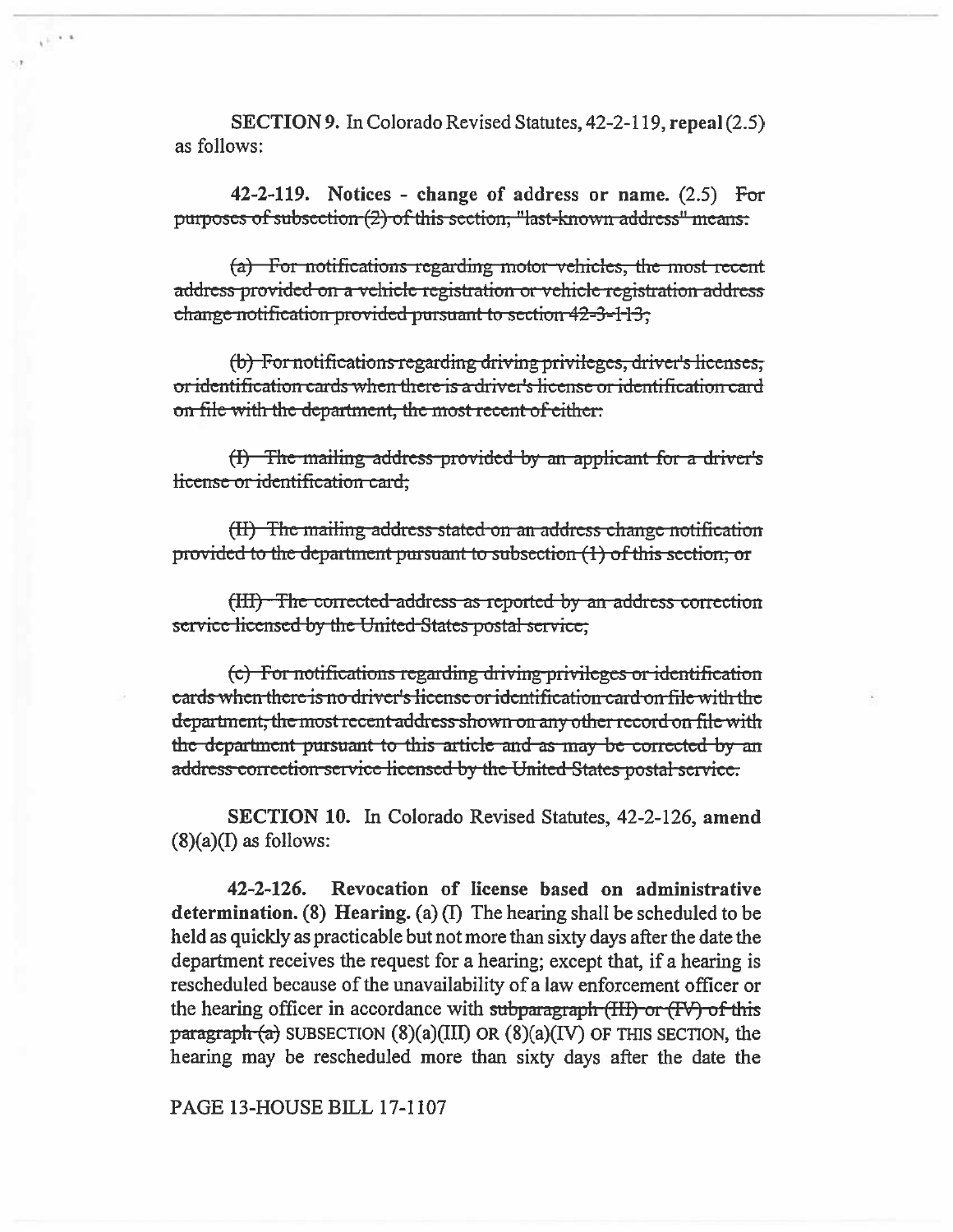department receives the request for the hearing, and the department shall continue any temporary driving privileges held by the person until the date to which the hearing is rescheduled. At least ten days prior to the scheduled or rescheduled hearing, the department shall provide in the manner specified in section 42-2-119 (2) a written notice of the time and place of the hearing to the respondent unless the parties agree to waive this requirement. Notwithstanding the provisions of section SECTIONS 42-2-119 AND 42-1-102, the last-known address of the respondent for purposes of notice for any hearing pursuant to this section shall be is the address stated on the hearing request form.

 $\frac{1}{2}$ 

SECTION 11. In Colorado Revised Statutes, 42-3-105, amend  $(1)(c)(II)$  as follows:

42-3-105. Application for registration - tax.  $(1)$  (c)  $(II)$  For the purposes of this paragraph  $(c)$  SUBSECTION  $(1)(c)$ , "vehicle-related entity" means any county clerk and recorder or AN AUTHORIZED AGENT, designated employee of such county clerk and recorder AN AUTHORIZED AGENT, any Colorado law enforcement officer, any licensed Colorado dealer, any licensed inspection and readjustment station, or any licensed diesel inspection station.

SECTION 12. In Colorado Revised Statutes, 42-3-107, amend  $(15)(f)$  and  $(27)(f)(I)$  as follows:

42-3-107. Taxable value of classes of property - rate of tax when and where payable - department duties - apportionment of tax collections - definitions - rules - repeal.  $(15)$  (f) The county-clerk-and recorder AUTHORIZED AGENT shall include the value of all equipment that has been mounted on or attached to Class F personal property in the calculation of the annual specific ownership tax. The registrations for such personal property and equipment shall be made available to the county assessor.

 $(27)$  (f) (I) This subsection (27) shall-apply APPLIES to registration renewal for fleet vehicles. upon implementation of the Colorado state titling and registration system, established in section 42-1-211, by the department.

SECTION 13. In Colorado Revised Statutes, 42-3-112, amend

PAGE 14-HOUSE BILL 17-1107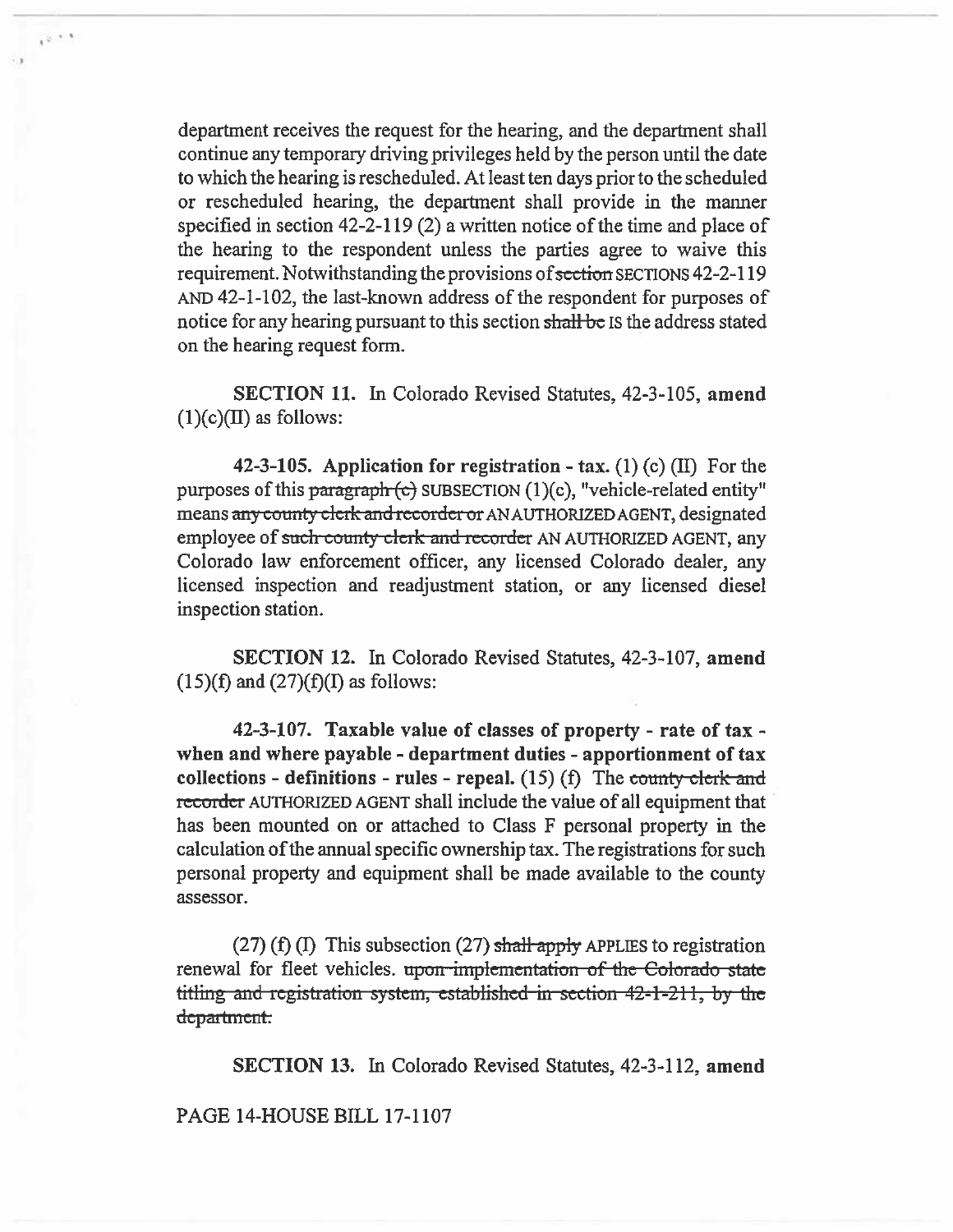$(1.5)(c)$  as follows:

 $t^{\frac{1}{2}-1}$ 

42-3-112. Failure to pay tax - penalty - rules.  $(1.5)$  (c) The executive director of the department shall consult with the county clerk and recorders AUTHORIZED AGENTS in promulgating the rules required by paragraph (a) of this subsection (1.5) SUBSECTION (1.5)(a) OF THIS SECTION.

SECTION 14. In Colorado Revised Statutes, 42-3-113, amend (1) introductory portion and  $(1)(a)$  as follows:

42-3-113. Records of application and registration - definitions. (1) The department shall file each application received and, when satisfied that the applicant is entitled to register the vehicle, shall register the vehicle and the ITS owner of such vehicle as follows:

(a) The owner and vehicle shall be ARE assigned a distinct registration number, referred to in this article as the "registration number". Each registration number assigned to a vehicle and its owner shall-be IS designated "urban" if the owner resides within the limits of a city or incorporated town. Each registration number assigned to a vehicle and its owner shall be IS designated "rural" if the owner resides outside the limits of a city or incorporated town. The county clerk and recorder AUTHORIZED AGENT of each county shall certify to the department as soon as possible after the end of the calendar year, but not later than May 1 of the following year, the total number of vehicles classified as "urban" and the total number of vehicles classified as "rural".

SECTION 15. In Colorado Revised Statutes, 42-3-123, **amend** (2) as follows:

**42-3-123. Dishonored payment - recovery of taxes, fees, and plates.** (2) If the owner fails to return the tax-receipt, license fee receipt, and registration number plates ANY REQUESTED DOCUMENTS OR LICENSE PLATES to the authorized agent within ten days A REASONABLE TIME, AS SPECIFIED BY THE AUTHORIZED AGENT, after the date of mailing of said THE notice, the authorized agent shall MAY immediately repossess such THE tax receipt, license fee receipt, and registration number LICENSE plates as may have been THAT WERE issued under such revoked THE CANCELED registration, and the county sheriff or the Denver manager of safety, or an equivalent person in the city and county of Broomfield, upon request by an

PAGE 15-HOUSE BILL 17-1107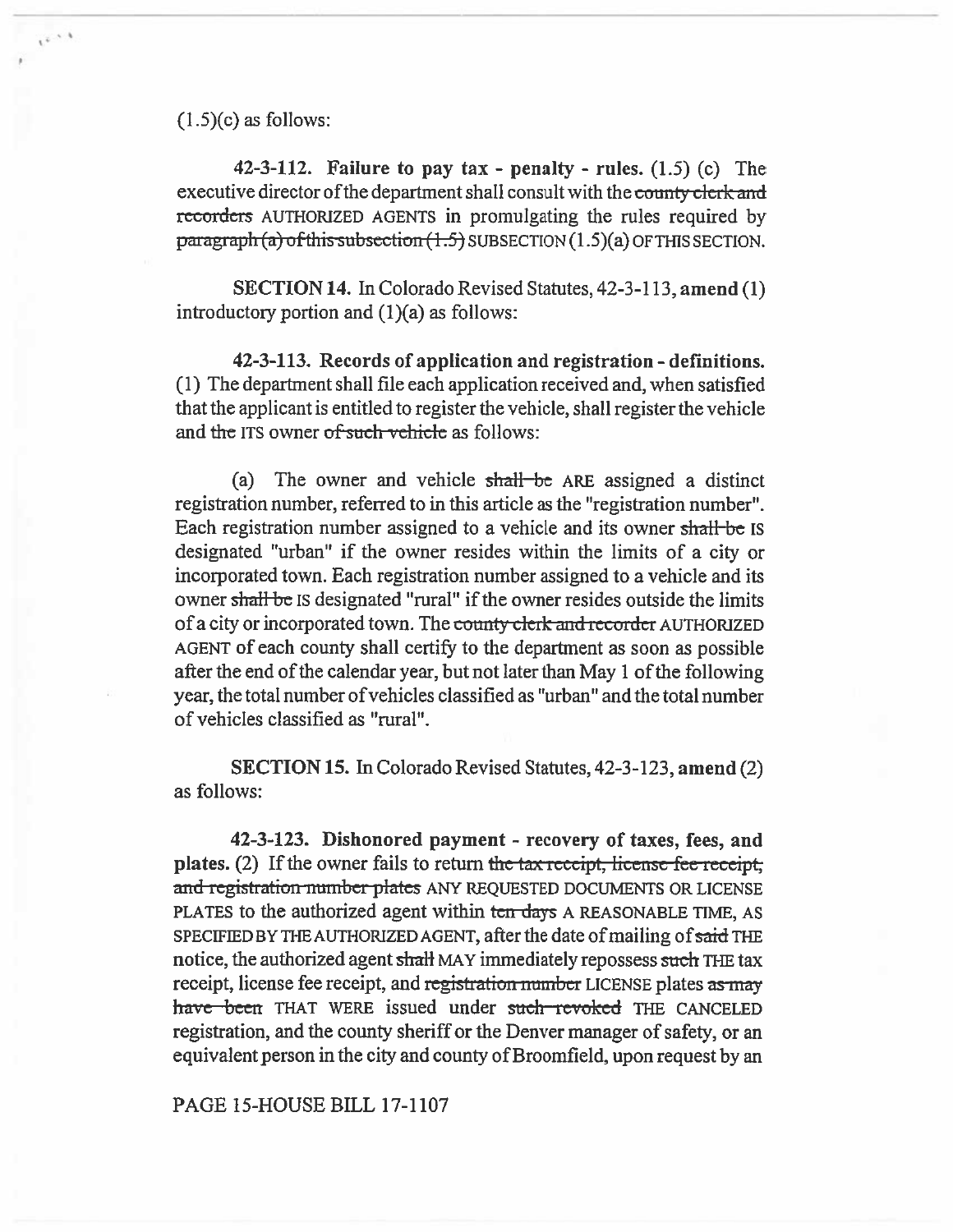authorized agent, shall sequester or recover possession of such THE receipts and registration number LICENSE plates within his or her jurisdiction. All receipts and registration number plates repossessed under this section shall be returned to the issuing authorized agent THE SHERIFF, MANAGER, OR EQUIVALENT WHO HAS RECOVERED POSSESSION OF A RECEIPT OR LICENSE PLATE SHALL TRANSFER THE RECEIPT OR LICENSE PLATE TO THE AUTHORIZED AGENT. An owner attaching and using registration number WHO ATTACHES OR USES LICENSE plates acquired under a revoked CANCELED registration shall be IS subject to the penalties provided in section 42-3-121.

 $e^{\frac{1}{2} \left( \frac{1}{2} \right) \left( \frac{1}{2} \right)}$ 

SECTION 16. In Colorado Revised Statutes, 42-3-203, repeal  $(3)(d)(II)$  as follows:

42-3-203. Standardized plates - notice of funding through gifts, grants, and donations - rules - repeal. (3) (d) (II)  $(A)$  The department may-seek-and-accept-gifts, grants, or donations from-private-or-public sources to implement this paragraph (d); except that the department may not accept a gift, grant, or donation that is subject to conditions that are inconsistent with any law of the state. The department shall transmit gifts. grants, and donations to the state treasurer, who shall credit them, depending on the purpose for which they were received, to the Colorado state titling and registration account created in section  $42-1-211$  (2) or to the license plate cash fund created in section 42-3-301.

(B) The department shall notify the legislative council staff when it has received adequate funding through gifts, grants, or donations to implement this paragraph (d) and shall include in the notification the information specified in section 24-75-1303 (3), C.R.S.

**SECTION 17.** In Colorado Revised Statutes, 42-3-304, amend  $(18)(d)(I), (19)(a)$  introductory portion,  $(19)(a)(I), (19)(a)(II), (24), (25)(a),$ and  $(25)(b)$  as follows:

42-3-304. Registration fees - passenger and passenger-mile taxes - clean screen fund - definitions - repeal.  $(18)$  (d) (I) (A) In addition to any other fee imposed by this section, the owner, shall pay, at the time of registering IN ORDER TO REGISTER a motor vehicle or low-power scooter, MUST PAY a motorist insurance identification fee. The fee shall be adjusted annually by the department SHALL ANNUALLY ADJUST THE FEE based upon

#### PAGE 16-HOUSE BILL 17-1107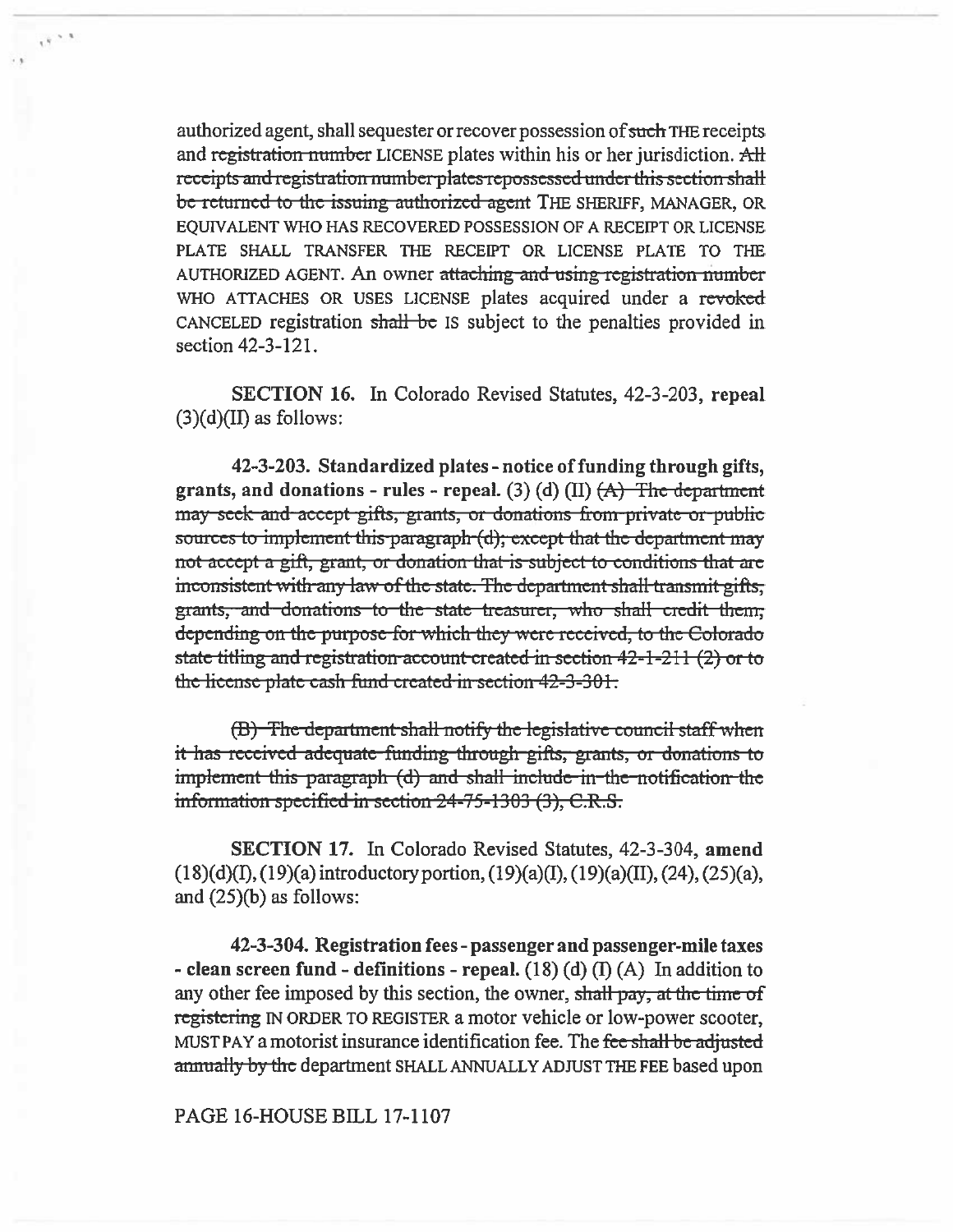moneys appropriated APPROPRIATIONS MADE by the general assembly for the operation of the motorist insurance identification database program. The department shall transmit the fee to the state treasurer, who shall credit it to the Colorado state titling and registration account created in section 42-1-211 (2). THIS SUBSECTION  $(18)(d)(I)(A)$  is repealed, effective SEPTEMBER 1, 2018.

 $\frac{1}{\left\langle \left\langle \cdot \right\rangle \right\langle \cdot \right\rangle }$  ,  $\frac{1}{\left\langle \cdot \right\rangle }$ 

(B) IN ADDITION TO ANY OTHER FEE IMPOSED BY THIS SECTION, THE OWNER, IN ORDER TO REGISTER A MOTOR VEHICLE OR LOW-POWER SCOOTER, MUST PAY A MOTORIST INSURANCE IDENTIFICATION FEE. THE DEPARTMENT SHALL ANNUALLY ADJUST THE FEE BASED UPON APPROPRIATIONS MADE BY THE GENERAL ASSEMBLY FOR THE OPERATION OF THE MOTORIST INSURANCE IDENTIFICATION DATABASE PROGRAM. THE DEPARTMENT SHALL TRANSMIT THE FEE TO THE STATE TREASURER, WHO SHALL CREDIT IT TO THE COLORADO DRIVES VEHICLE SERVICES ACCOUNT CREATED IN SECTION  $42-1-211$  (2). THIS SUBSECTION  $(18)(d)(I)(B)$  TAKES EFFECT SEPTEMBER 1, 2018.

(19) (a) If the air quality control commission determines pursuant to section 42-4-306 (23)(b) to implement an expanded clean screen program in the enhanced emissions program area, on and after the specific dates determined by the commission for each of the following subparagraphs SUBSECTIONS:

 $(I)$  In addition to any other fee imposed by this section, county clerks and recorders AUTHORIZED AGENTS, acting as agents for the clean screen authority, shall collect at the time of registration an emissions inspection fee in an amount determined by section  $42-4-311(6)(a)$  on every motor vehicle that the department of revenue has determined from data provided by its contractor to have been clean screened; except that the motorist shall not be required to NEED NOT pay such THE emissions inspection fee if the county clerk and recorder AUTHORIZED AGENT determines that a valid certification of emissions compliance has already been issued for the vehicle being registered indicating that the vehicle passed the applicable emissions test at an enhanced inspection center, inspection and readjustment station, motor vehicle dealer test facility, or fleet inspection station.

(II) County clerks and recorders shall be entitled to AUTHORIZED AGENTS MAY retain three and one-third percent of the fee so collected to

PAGE 17-HOUSE BILL 17-1107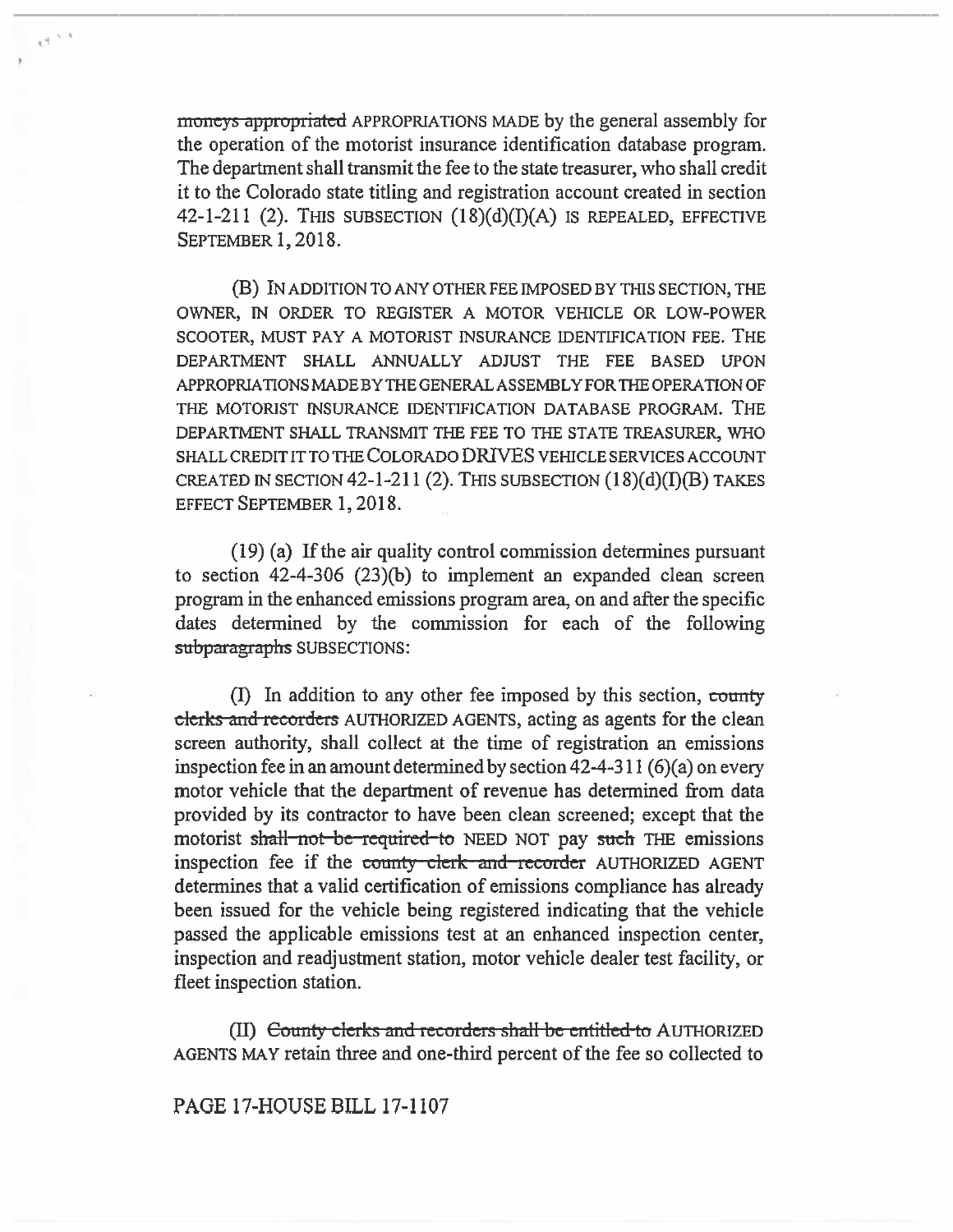cover the clerks' AGENT'S expenses in the collection and remittance of such THE fee. County treasurers shall, no later than ten days after the last business day of each month, remit the remainder of such THE fee to the clean screen authority created in section 42-4-307.5. The clean screen authority shall transmit **such** THE fee to the state treasurer, who shall deposit the same REMAINDER in the clean screen fund, which fund is hereby created. The clean screen fund shall be Is a pass-through trust account to be held in trust solely for the purposes and the beneficiaries specified in this subsection (19). Moneys MONEY in the clean screen fund shall not constitute IS NOT fiscal year spending of the state for purposes of section 20 of article  $X$  of the state constitution and such moneys shall be deemed is a custodial funds FUND that are IS not subject to appropriation by the general assembly. Interest earned from the deposit and investment of moneys MONEY in the clean screen fund shall be credited to the clean screen fund, and the clean screen authority may also expend interest earned on the deposit and investment of the clean screen fund to pay for its costs associated with the implementation of House Bill 01-1402, enacted at the first regular session of the sixty-third general assembly. The clean screen authority may also expend interest earned on the deposit and investment of the clean screen fund to pay for its costs associated with the implementation of House Bill 06-1302, enacted at the second regular session of the sixty-fifth general assembly.

(24) In addition to any other fee imposed by this section, at the time of registration, the owner shall pay a fee of one dollar on every item of Class A, B, or C personal property required to be registered pursuant to BY this article. Notwithstanding the requirements of section 43-4-203,  $C.R.S.,$ such fee shall be transmitted THE DEPARTMENT SHALL TRANSMIT THE FEE to the state treasurer, who shall credit the same IT to the peace officers standards and training board cash fund, created in section 24-31-303 (2)(b); C.R.S.; except that county clerks and recorders shall be entitled to AUTHORIZED AGENTS MAY retain five percent of the fee collected to cover the clerks' AGENTS' expenses in the collection and remittance of **such** THE fee. All of the moneys MONEY in the fund that are IS collected pursuant to UNDER this subsection (24) shall be used by the peace officers standards and training board for the purposes specified in section  $24-31-310$ .  $\text{C-R.S.}$ 

(25) (a) Beginning January 1, 2014, In addition to any other fee imposed by this section, county clerks and recorders EACH AUTHORIZED AGENT shall annually collect a fee of fifty dollars at the time of registration

# PAGE 18-HOUSE BILL 17-1107

 $\phi^{(\chi^{\pm})}$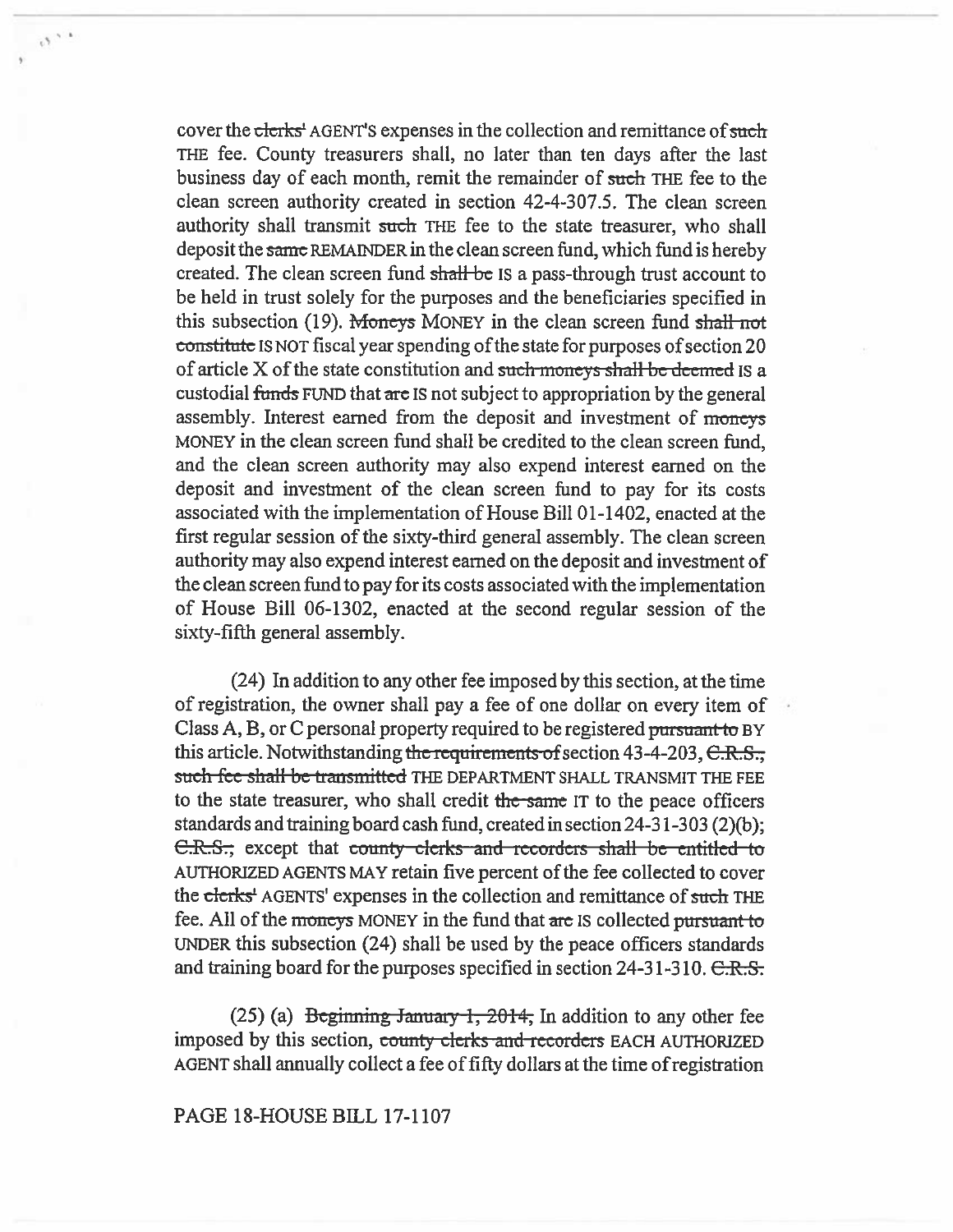on every plug-in electric motor vehicle. County clerks and recorders THE AUTHORIZED AGENT shall transmit the fee to the state treasurer, who shall credit thirty dollars of each fee to the highway users tax fund created in section 43-4-201,  $C.R.S.$  and twenty dollars of each fee to the electric vehicle grant fund created in section  $24-38.5-103$ .  $C.R.S.$ 

 $\frac{1}{2}$ 

(b) The department of revenue shall create an electric vehicle decal, which a county clerk and recorder AN AUTHORIZED AGENT shall give to each person who pays the fee charged under paragraph  $(a)$  of this subsection  $(25)$  SUBSECTION  $(25)(a)$  OF THIS SECTION. The decal must be attached to the upper right-hand corner of the front windshield on the motor vehicle for which it was issued. If there is a change of vehicle ownership, the decal is transferable to the new owner.

SECTION 18. In Colorado Revised Statutes, 42-3-306, amend  $(14)(b)$  as follows:

42-3-306. Registration fees - passenger **and passenger-mile** taxes - fee schedule - repeal. (14) (b) (I) (A) The fee required by paragraph  $(a)$ of this subsection  $(14)$  shall apply to SUBSECTION  $(14)(a)$  OF THIS SECTION IS REQUIRED FOR every registration of a motor vehicle that is designed primarily to be operated or drawn on any highway in the state and shall-be IS REQUIRED in addition to the annual registration fee for the vehicle; except that the fee shall DOES not apply to a vehicle that is exempt from payment of the registration fees imposed by this article ARTICLE 3. The DEPARTMENT SHALL CREDIT THE fee shall-be-credited to the Colorado state titling and registration account in the highway users tax fund created in section 42-1-211 (2).

(B) THIS SUBSECTION (14)(b) IS REPEALED, EFFECTIVE SEPTEMBER 1, 2018.

(II) (A) THE FEE REQUIRED BY SUBSECTION (14)(a) OF THIS SECTION IS REQUIRED FOR EVERY REGISTRATION OF A MOTOR VEHICLE THAT IS DESIGNED PRIMARILY TO BE OPERATED OR DRAWN ON ANY HIGHWAY IN THE STATE AND IS REQUIRED IN ADDITION TO THE ANNUAL REGISTRATION FEE FOR THE VEHICLE; EXCEPT THAT THE FEE DOES NOT APPLY TO A VEHICLE THAT IS EXEMPT FROM PAYMENT OF THE REGISTRATION FEES IMPOSED BY THIS ARTICLE 3. THE DEPARTMENT SHALL CREDIT THE FEE TO THE COLORADO DRIVES VEHICLE SERVICES ACCOUNT IN THE HIGHWAY USERS

PAGE 19-HOUSE BILL 17-1107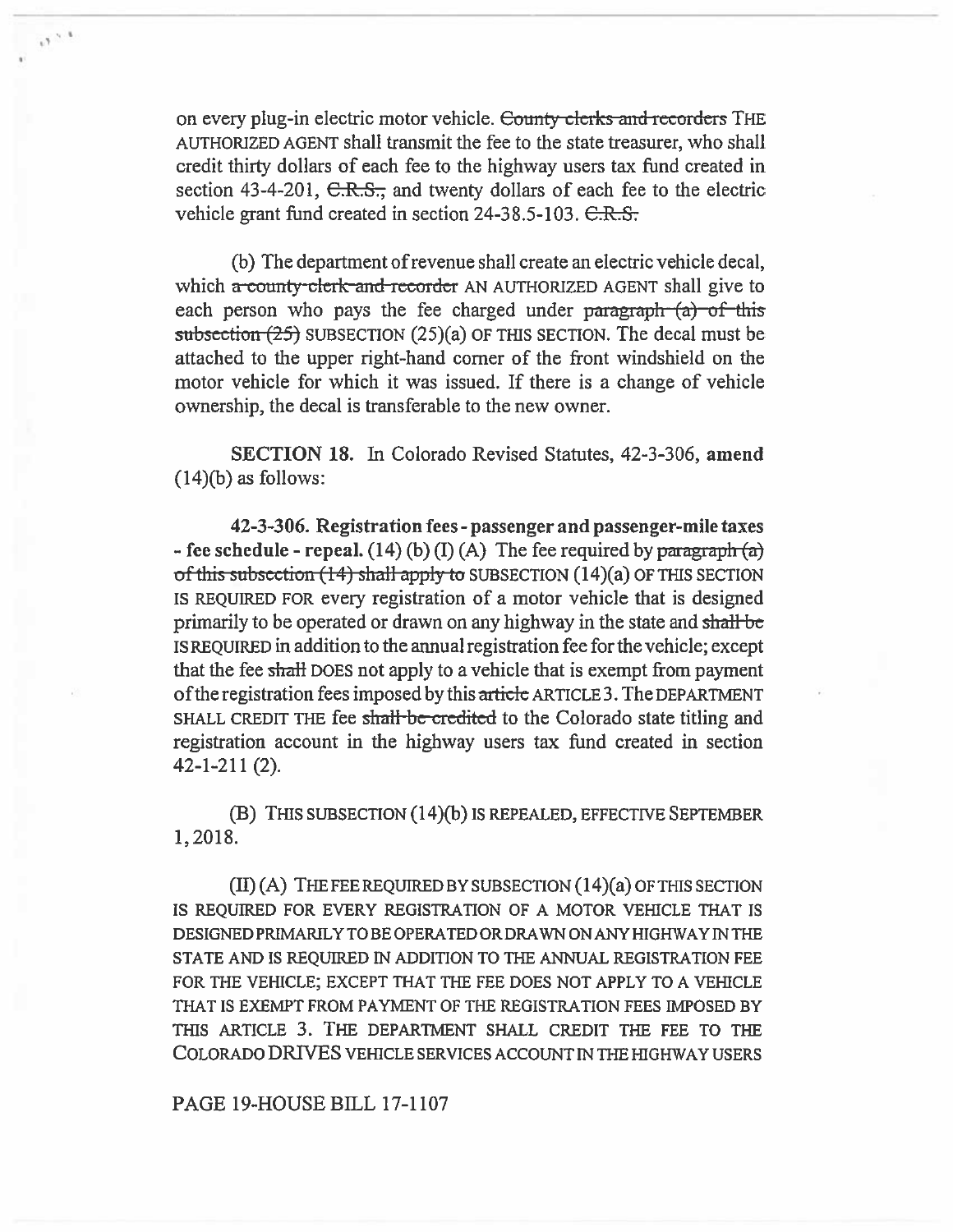TAX FUND CREATED IN SECTION 42-1-211 (2).

 $\alpha \gamma^{-1}$ 

(B) THIS SUBSECTION (14)(b)(11) TAKES EFFECT SEPTEMBER 1, 2018. THIS SUBSECTION (14)(b)(II)(B) IS REPEALED, EFFECTIVE JULY 1, 2019.

**SECTION 19.** In Colorado Revised Statutes, 42-3-313, **amend (2)(c)(I) as follows:** 

**42-3-313. Fee for long-term or permanent registration - trailers and semitrailers.** (2) (c) The department shall transfer the remainder of the fee to the state treasurer, who shall credit the following amounts to the following funds:

(I) Fifty cents to the Colorado state titling and registration account created in section 42-1-211 (2) within the highway users tax fund UNTIL SEPTEMBER 1, 2018, AND THEREAFTER TO THE COLORADO DRIVES VEHICLE SERVICES ACCOUNT CREATED IN SECTION 42-1-211(2) WITHIN THE HIGHWAY USERS TAX FUND;

**SECTION 20. In Colorado Revised** Statutes, 42-4-305, **amend (12) as follows:** 

**42-4-305. Powers and duties of executive director - automobile inspection and readjustment program - basic emissions program**  *enhanced* **emissions program - clean screen program - rules.** (12) The executive director shall promulgate such rules, consistent with those of the commission, as may be necessary for implementation, enforcement, and quality assurance and for procedures and policies that allow data collected from the clean screen program to be matched with vehicle ownership information and for such THE information to be transferred to county clerks and recorders. Such AUTHORIZED AGENTS. THE rules shall MUST set forth the procedures for the executive director to inform county clerks and recorders AUTHORIZED AGENTS of the emission inspection status of vehicles up for registration renewal.

**SECTION 21.** In Colorado Revised Statutes, 42-4-310, **amend (5)(b) as follows:** 

**42-4-310. Periodic emissions control inspection required.**  (5) (b) (I) If the commission does not specify a date for the county clerks

### **PAGE 20-HOUSE BILL 17-1107**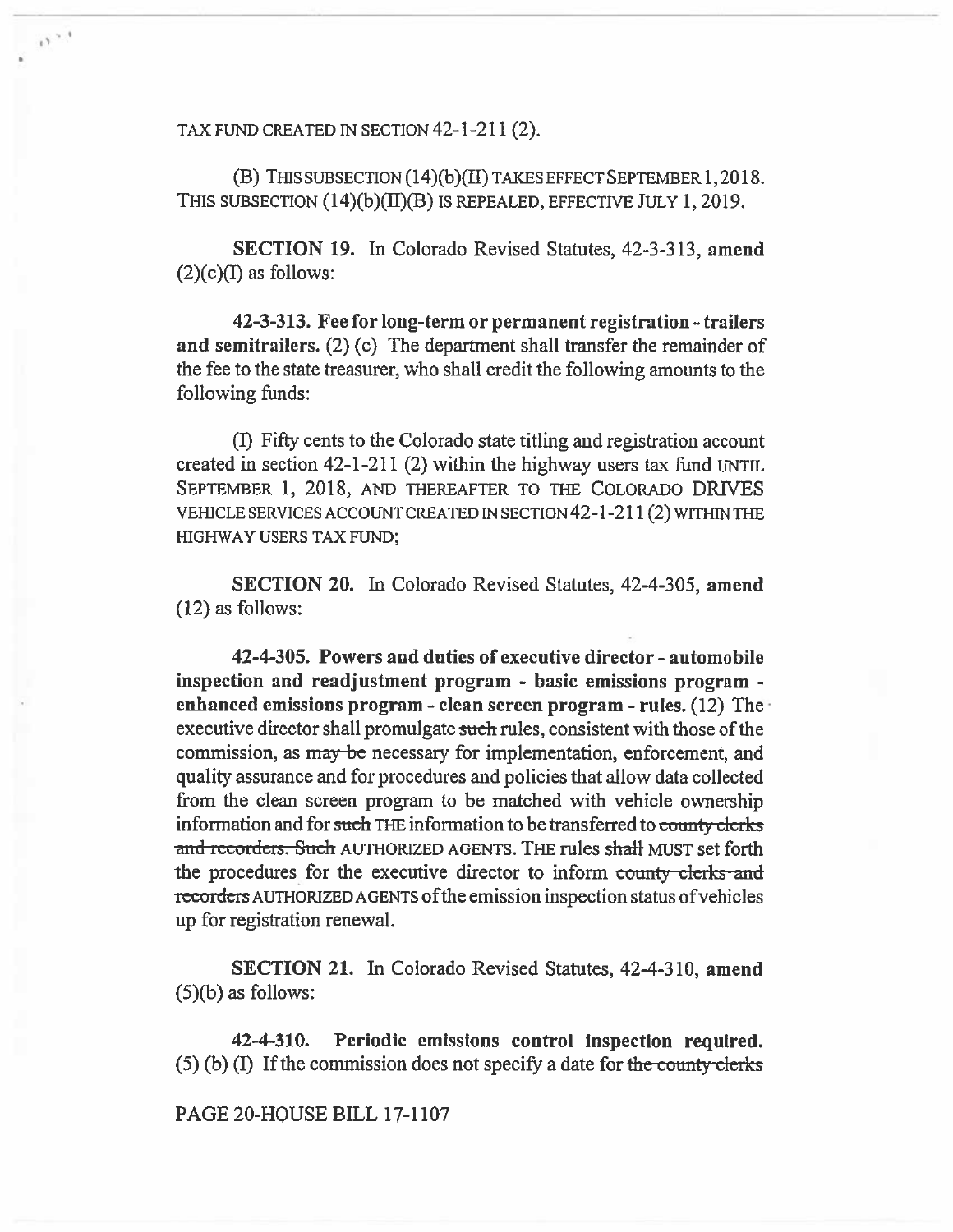and recorders AUTHORIZED AGENTS in the basic emissions program area to begin collecting emissions inspection fees at the time of registration pursuant to section 42-3-304 (19)(a), or if the contractor determines that the A motor vehicle required to be registered in the basic program area has complied with the inspection requirements pursuant to this subsection (5), a notice shall be sent to the owner of the vehicle identifying the owner of the vehicle, the license plate number, and other pertinent registration information, and stating that the vehicle has successfully complied with the applicable emission requirements. Such THE notice shall MUST also include a notification that the registered owner of the vehicle may return the notice to the contractor AUTHORIZED AGENT with the payment as set forth on the notice to pay for the clean screen program. Upon THE receipt of the payment from the motor vehicle owner the county clerk shall be notified IS NOTICE that the motor vehicle has complied with the inspection requirements pursuant to this subsection (5).

 $\frac{1}{2} \Delta \sim 3$ 

(II) For vehicles with registration renewals coming due on or after the dates specified by the commission for county clerks-and-recorders AUTHORIZED AGENTS to collect emissions inspection fees at the time of registration, if the contractor determines that a motor vehicle required to be registered in the program area has complied with the inspection requirements pursuant to this subsection (5), the contractor shall send a notice to the department of revenue identifying the owner of the vehicle, the license plate number, and any other pertinent registration information, stating that the vehicle has successfully complied with the applicable emission requirements.

SECTION 22. In Colorado Revised Statutes, 42-4-1409, amend (9) as follows:

42-4-1409. Compulsory insurance - penalty - legislative intent. (9) It is the intent of the general assembly that the moneys MONEY collected as fines imposed pursuant to paragraphs  $(a)$ -and-(b)-of subsection  $(4)$  SUBSECTIONS  $(4)(a)$  AND  $(4)(b)$  of this section are to be used for the supervision of the public highways. The general assembly determines that law enforcement agencies that patrol and maintain the public safety on public highways are supervising the public highways. The general assembly further determines that  $\alpha$ -clerk and recorder for  $\alpha$ -county AN AUTHORIZED AGENT is supervising the public highways through his or her enforcement of the requirements for demonstration of proof of motor vehicle insurance

PAGE 21-HOUSE BILL 17-1107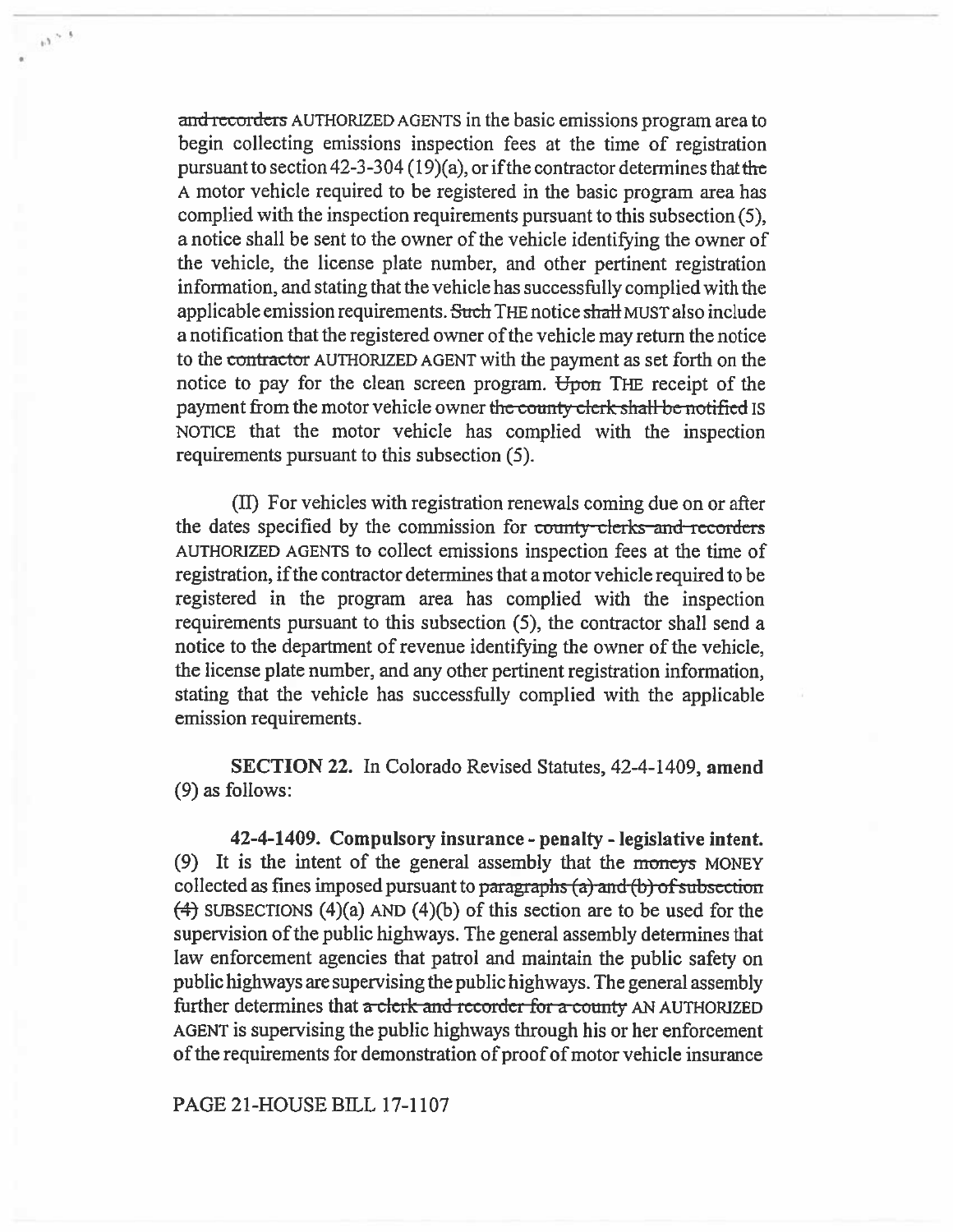pursuant to section  $42-3-105$  (1)(d). Therefore, of the moneys MONEY collected from fines pursuant to paragraphs  $(a)$  and  $(b)$  of subsection  $(4)$ SUBSECTIONS  $(4)(a)$  AND  $(4)(b)$  of this section, fifty percent of these moneys shall be transferred to the law enforcement agency that issued the ticket for a violation of this section. The remaining fifty percent of the moneys MONEY collected from fines for violations of paragraph (a) or (b) of subsection  $(4)$  SUBSECTION  $(4)(a)$  OR  $(4)(b)$  of this section shall be transmitted to the clerk and recorder AUTHORIZED AGENT for the county in which the violation occurred.

 $\alpha$ 

SECTION 23. In Colorado Revised Statutes, 42-6-102, amend  $(1.5)$  as follows:

42-6-102. Definitions. As used in this part 1, unless the context otherwise requires:

(1.5) "Authorized agent" means the county clerk and recorder in each of the counties of the state or such other official of a city and county appointed to perform the function of titling of or recording liens on motor vehicles HAS THE SAME MEANING AS SET FORTH IN SECTION 42-1-102 (5).

**SECTION 24.** In Colorado Revised Statutes, repeal 42-6-105 as follows:

42-6-105. Authorized agents. The county clerk and recorder in each of the counties of the state, including the city and county of Broomfield, and the manager of revenue or such other official of the city and county of Denver as may be appointed by the mayor to perform functions related to the registration of motor vehicles is designated to be the authorized agent of the director and, under the direction of the director, is charged with the administration of this part 1 and the rules that may be adopted for the administration of this part 1 in the county where the authorized agent holds office.

**SECTION 25.** In Colorado Revised Statutes, 42-4-2103, amend (4) introductory portion as follows:

42-4-2103. Abandonment of motor vehicles - private property - rules. (4) Within ten THREE days after the receipt of the report RECORDS set forth in paragraph  $(b)$  of subsection  $(3)$  SUBSECTION  $(3)(c)$  of this

### PAGE 22-HOUSE BILL 17-1107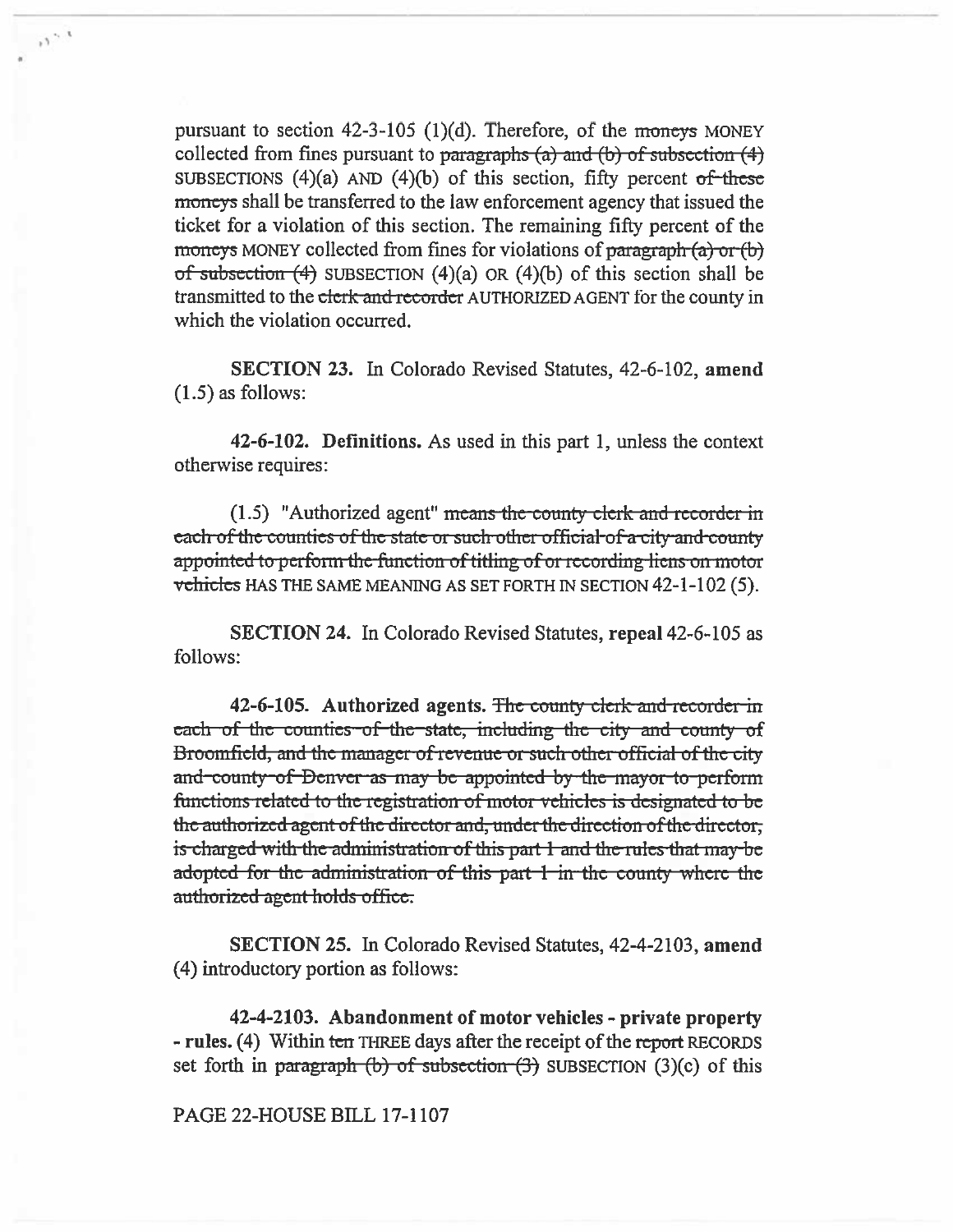section from the department, the operator shall notify by certified mail the owner of record, including an out-of-state owner of record. The operator shall make a reasonable effort to ascertain the address of the owner of record. Such THE notice shall MUST contain the following information:

 $\sigma^{2+3}$ 

**SECTION** 26. In Colorado Revised Statutes, **42-12-301, amend**  (3)(c) **as follows:** 

**42-12-301. Special registration of horseless carriages - rules.**  (3) (c) A person who has registered a vehicle under this section shall renew the registration within thirty days prior to its expiration date. If the application for renewal, together with the fees, is not received by the director prior to the expiration date, the director shall notify the registered owner, at the address shown by the department's records OWNER'S LAST-KNOWN ADDRESS, by regular mail, to reregister the vehicle or surrender the registration plate within ten days after the expiration date of the registration. If the notice is not complied with, the director shall secure the return of the plate.

**SECTION 27. In** Colorado Revised Statutes, 1-2-302, **amend** (6) and (6.7) as follows:

**1-2-302. Maintenance of computerized statewide voter registration list - confidentiality.** (6) The secretary of state shall determine and use other necessary means to maintain the master list of registered electors on a current basis. In accordance with the provisions of **section-42-1-211, C.R.S., The department of state and the department of** revenue shall allow for the exchange of information between the systems used by them to collect information on residence addresses, signatures, and party affiliation for all applicants for driver's licenses or state identification cards. The department of revenue may exchange information on residence addresses in the driver's license database with the motor vehicle registration database, motorist insurance database, and the state income tax information systems.

(6.7) In accordance with the requirements of section 42-1-211 **(1.5)(c), C.R.S., The department of revenue shall enter into an agreement with the federal commissioner of social security for the purpose of verifying applicable information in accordance with the requirements of section 303 (a)(5)(B)(ii) of the federal "Help America Vote Act of 2002",** 

## **PAGE 23-HOUSE BILL 17-1107**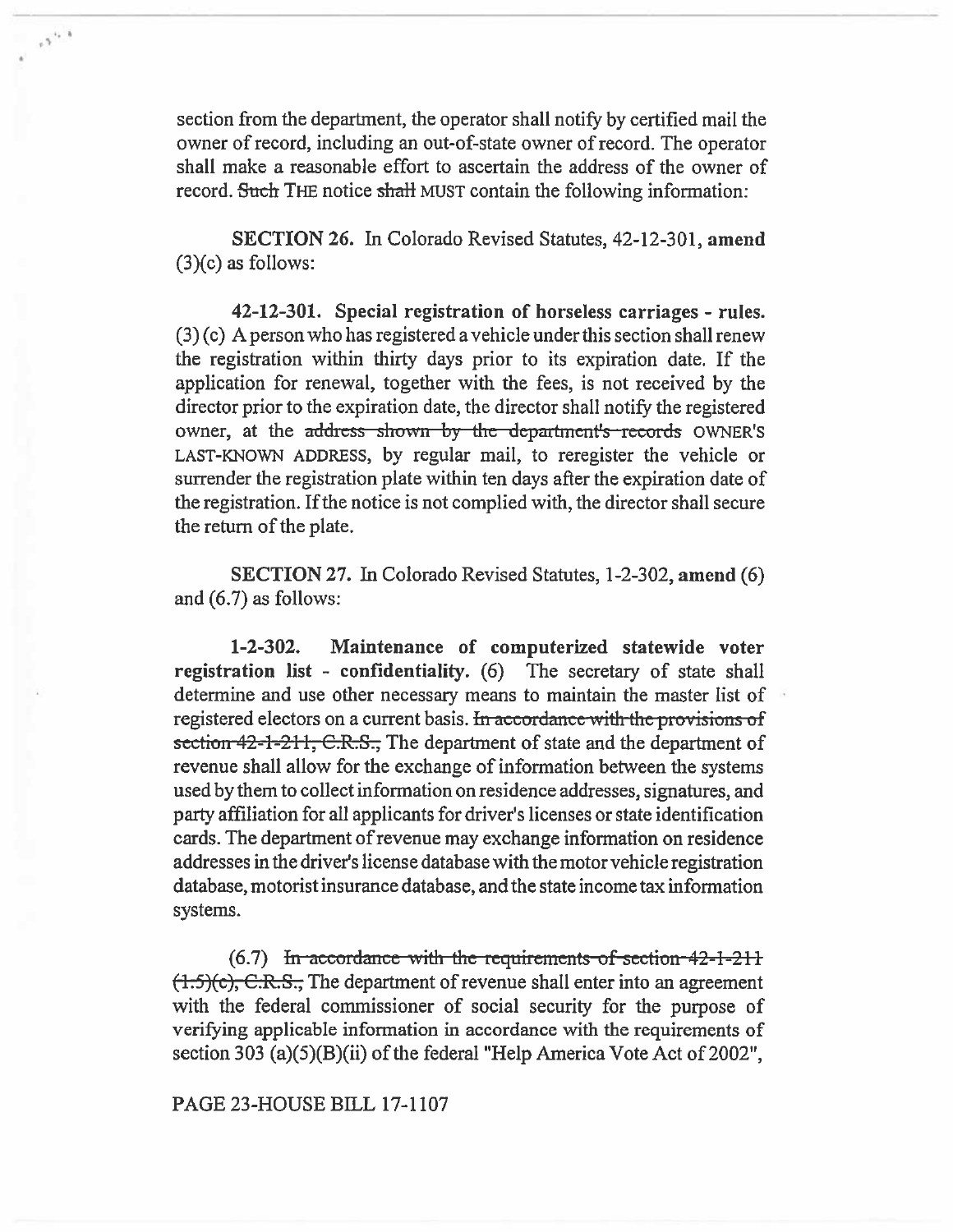52 U.S.C. SEC. 20901 et seq.

 $\omega^{i,k}$ 

SECTION 28. In Colorado Revised Statutes, 24-30-2210, **amend**  (1) as follows:

24-30-2210. Administration. (1) The committee shall notify the department of revenue when the right to use a registration number has been sold and the committee has collected the state's sale proceeds or approval and transfer royalty. Upon receiving the notice, the department of revenue shall create a record in the Colorado state titling and registration system DRIVES, created in section 42-1-211, C.R.S., containing the name of the buyer, the vehicle identification number, if applicable, and the corresponding registration number.

SECTION 29. In Colorado Revised Statutes, 24-75-402, **amend**  (5)(h) as follows:

**24-75-402. Cash funds - limit on uncommitted reserves reduction in amount of fees - exclusions - repeal.** (5) Notwithstanding any provision of this section to the contrary, the following **cash** funds are excluded from the limitations specified in this section:

(h) The highway users tax fund and the state highway fund; except that the emergency medical services account created in section 25-3.5-603, C.R.S., the Colorado state titling and registration ACCOUNT, AS IT EXISTED BEFORE JULY 1, 2019, AND THE COLORADO DRIVES VEHICLE SERVICES account created in section 42-1-211 (2),  $C.R.S.,$  and the AIR account created in section 42-3-304 (18)(a)  $C.R.S.,$  included in the highway users tax fund shall be subject to the provisions of this section;

**SECTION 30.** In Colorado Revised Statutes, 43-4-207, **amend (2)(e)** as follows:

**43-4-207. County allocation.** (2) For the fiscal year commencing July 1, 1989, and each fiscal year thereafter, for the purpose of allocating moneys in the highway users tax fund to the various counties throughout the state, the following method is hereby adopted:

(e) The county clerk and recorder AUTHORIZED AGENT, AS DEFINED IN SECTION 42-1-102, in each county shall certify to the department of

PAGE 24-HOUSE BILL 17-1107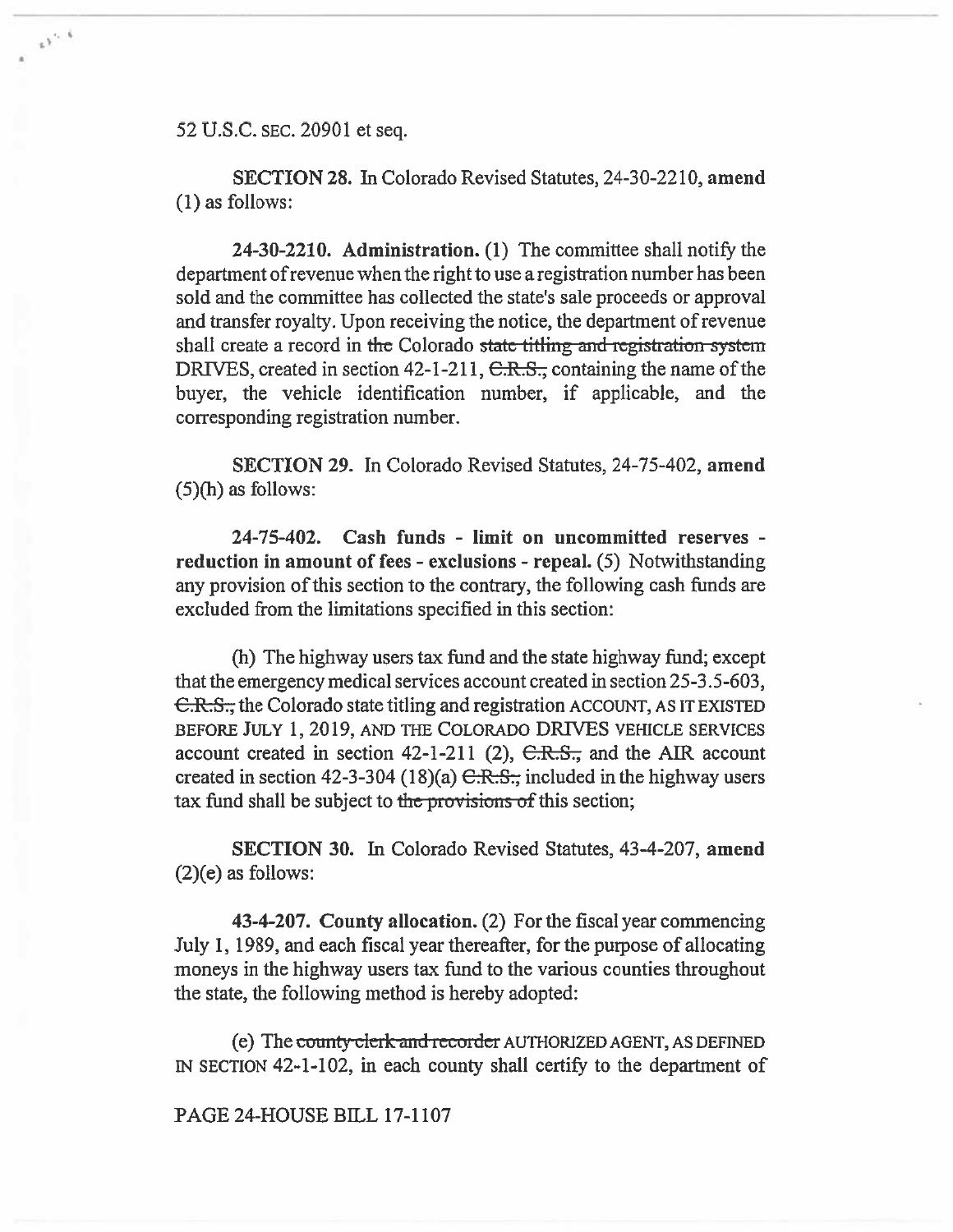revenue the number of motor vehicle licenses issued during the preceding calendar year to persons residing within the limits of a county and whether or not such persons reside in cities, incorporated towns, or in unincorporated portions of the county. Upon receipt of the CERTIFIED information, certified by the respective county clerk and recorders, the department of revenue shall tabulate the total number of all motor vehicle licenses issued during the preceding calendar year to persons residing within the limits of the respective counties in the entire state and within the limits of each city or incorporated town within the respective counties. The department of revenue shall then determine the percentage that the rural motor vehicle registration in each county bears to the total rural motor vehicle registration in the entire state and shall then determine the percentage that the countywide motor vehicle registration in each county bears to the total countywide rural and urban motor vehicle registration in the entire state. On or before May 1 of each year, the department of revenue shall certify to the state treasurer the percentage of motor vehicle registration for each county as provided in this paragraph (e) SUBSECTION  $(2)(e).$ 

SECTION 31. In Colorado Revised Statutes, 43-4-208, repeal (4) as follows:

43-4-208. Municipal allocation. (4) The county clerk and recorder in each county shall certify to the department-of-revenue the number of motor vehicle licenses issued during the preceding calendar year to persons residing within the limits of each city and incorporated town within the county. Upon receipt of this information certified by the respective county clerks and recorders, the department of revenue shall tabulate the total number of all motor vehicle licenses issued during the preceding calendar year to persons residing within the limits of the respective cities and incorporated towns in the entire state. The department of revenue shall apply the factor provided in subsection  $(2)(a)$  of this section by registration groupings to the urban motor vehicle registration of each city and incorporated town to determine an adjusted urban motor vehicle registration and shall then determine the percentage that the urban motor vehicle registration in each city and incorporated town bears to the total adjusted urban motor vehicle registration in the entire state. On or before May 1 of each year, the department of revenue shall certify to the state treasurer the percentage of adjusted urban motor vehicle registration for each city and incorporated town as provided in this subsection (4).

PAGE 25-HOUSE BILL 17-1107

 $\mathcal{N}^{\mathcal{A}}$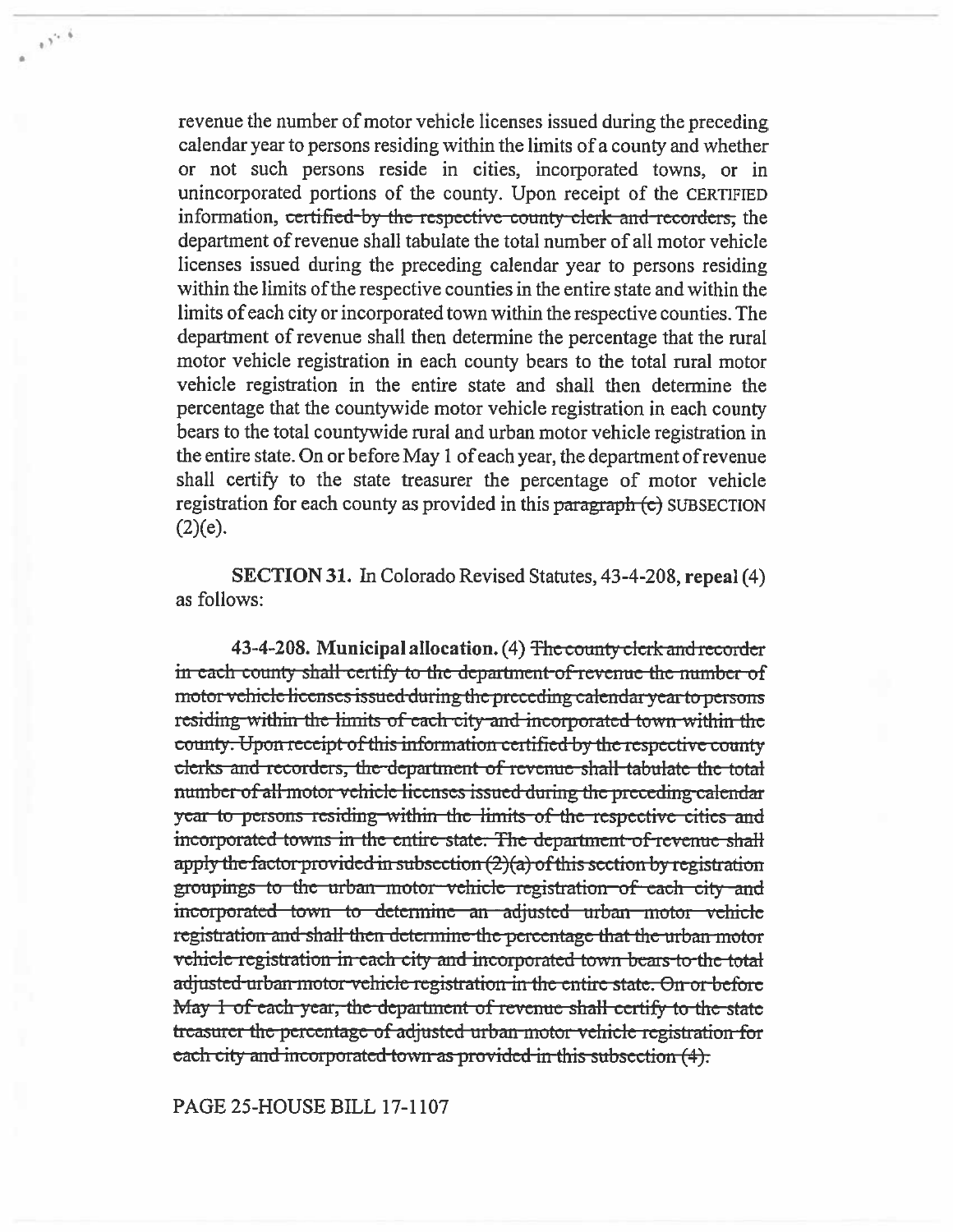SECTION 32. In Colorado Revised Statutes, 43-4-506, amend  $(1)(k)$  as follows:

 $v^{\gamma^{n-\frac{1}{2}}}$ 

43-4-506. Powers of the authority - inclusion or exclusion of property - determination of public highway alignment. (1) In addition to any other powers granted to the authority pursuant to this part 5, the authority has the following powers:

(k) To impose an annual motor vehicle registration fee of not more than ten dollars for each motor vehicle registered with the county clerk and recorder AUTHORIZED AGENT, AS DEFINED IN SECTION 42-1-102, of the county by persons residing in all or any designated portion of the members of the combination. Such THE registration fee shall be IS in addition to any fee or tax imposed by the state or any other governmental unit. If a motor vehicle is registered in a county which is a member of more than one authority, the total of all fees imposed pursuant to this  $\frac{\partial}{\partial x}$   $\frac{\partial}{\partial x}$ SUBSECTION (1)(k) for any such motor vehicle shall not exceed ten dollars. Such THE AUTHORIZED AGENT SHALL COLLECT THE fee shall be collected by the county clerk and recorder of the county in which the registration fee is imposed and remitted AND REMIT THE FEE to the authority. The authority shall apply such THE registration fees solely to the financing, construction, operation, or maintenance of public highways.

SECTION 33. In Colorado Revised Statutes, 43-4-605, **amend**   $(1)(i)$  as follows:

43-4-605. Powers of the authority - inclusion **or exclusion of property - determination of regional transportation system alignment - fund created - repeal.** (1) In addition to any other powers granted to the authority pursuant to this part 6, the authority has the following powers:

(i) To impose an annual motor vehicle registration fee of not more than ten dollars for each motor vehicle registered with the county-clerk and recorder AUTHORIZED AGENT, AS DEFINED IN SECTION 42-1-102, of the county by persons residing in all or any designated portion of the members of the combination; except that the authority shall not impose a motor registration fee with respect to motor vehicles registered to persons residing outside the boundaries of the authority and within the boundaries of a municipality as the boundaries of the municipality exist on the date the authority is created without the consent of the governing body of the

PAGE 26-HOUSE **BILL 17-1107**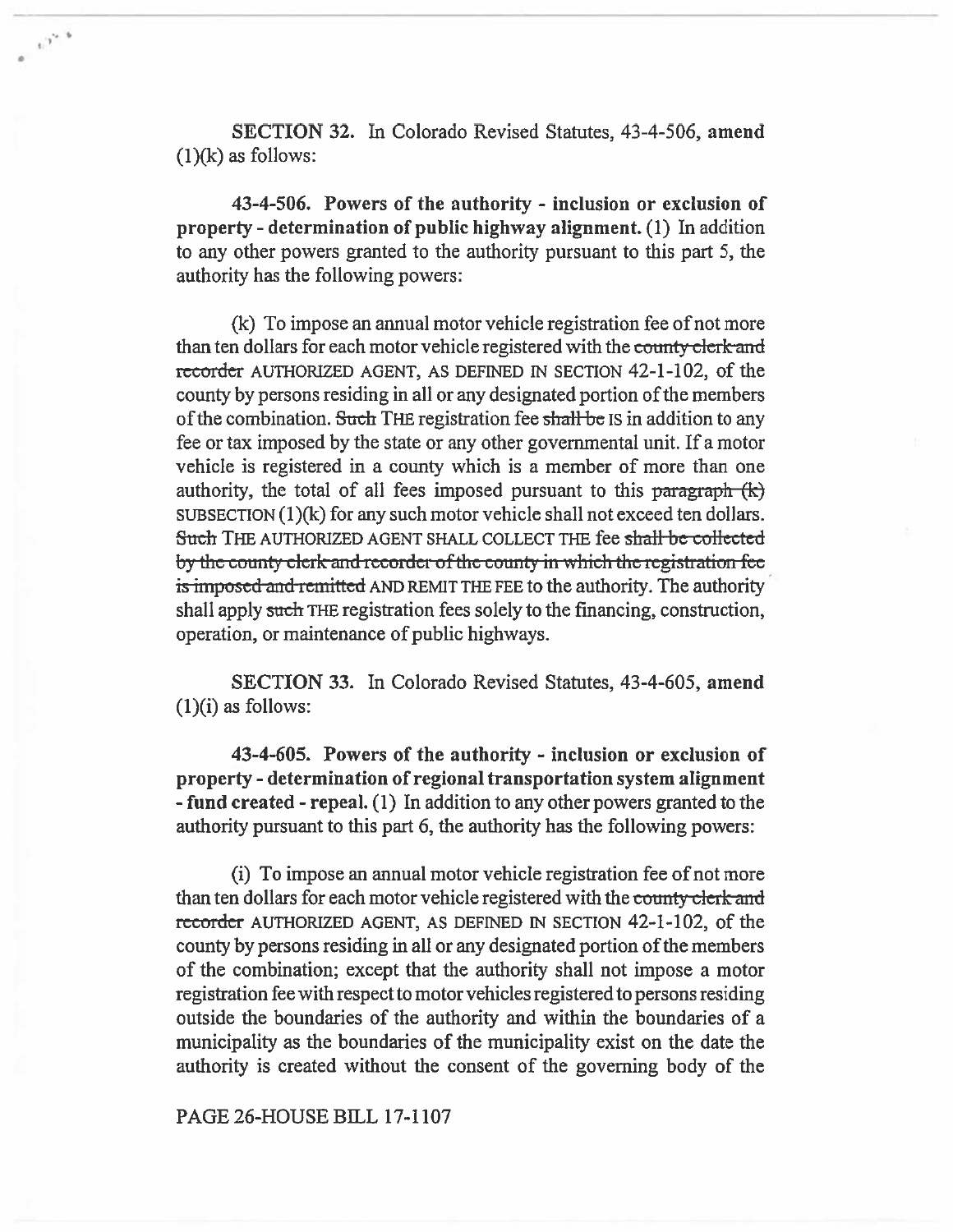municipality or outside the boundaries of the authority and within the unincorporated boundaries of a county as the unincorporated boundaries of the county exist on the date the authority is created without the consent of the governing body of the county. The registration fee is in addition to any fee or tax imposed by the state or any other governmental unit. If a motor vehicle is registered in a county that is a member of more than one authority, the total of all fees imposed pursuant to this paragraph (i) SUBSECTION (1)(i) for any such motor vehicle shall not exceed ten dollars. The county clerk and recorder AUTHORIZED AGENT of the county in which the registration fee is imposed shall collect the fee and remit the fee to the authority. The authority shall apply the registration fees solely to the financing, construction, operation, or maintenance of regional transportation systems that are consistent with the expenditures specified in section 18 of article X of the state constitution.

 $e^{i\frac{\pi}{2} \mathbf{v}^2 \frac{\vec{\psi}}{\mathbf{v}} }$ 

SECTION 34. In Colorado Revised Statutes, 42-6-102, amend (6) as follows:

42-6-102. Definitions. As used in this part 1, unless the context otherwise requires:

(6) "File" means the creation of or addition to an electronic record maintained for a certificate of title by the director or an authorized agent. of the director, as defined in section 42-6-105.

SECTION 35. In Colorado Revised Statutes, 1-2-202.5, amend  $(1)(a)$  as follows:

1-2-202.5. Online voter registration - online changes in elector information. (1) (a) An elector may register to vote, and a registered elector may change his or her residence in the registration record or change or withdraw his or her affiliation, by completing an electronic form on the official website of the secretary of state if the elector's signature is stored in digital form in the database systems maintained by the department of state pursuant to section 1-2-301 (1) or accessible to the department of state in accordance with the requirements of sections SECTION 1-2-302 (6). and  $42 - 1 - 211$   $(1.5)$ , C.R.S.

SECTION 36. Act subject to petition - effective date. Section 5 of this act takes effect July 30, 2018, and the remainder of this act takes

PAGE 27-HOUSE BILL 17-1107